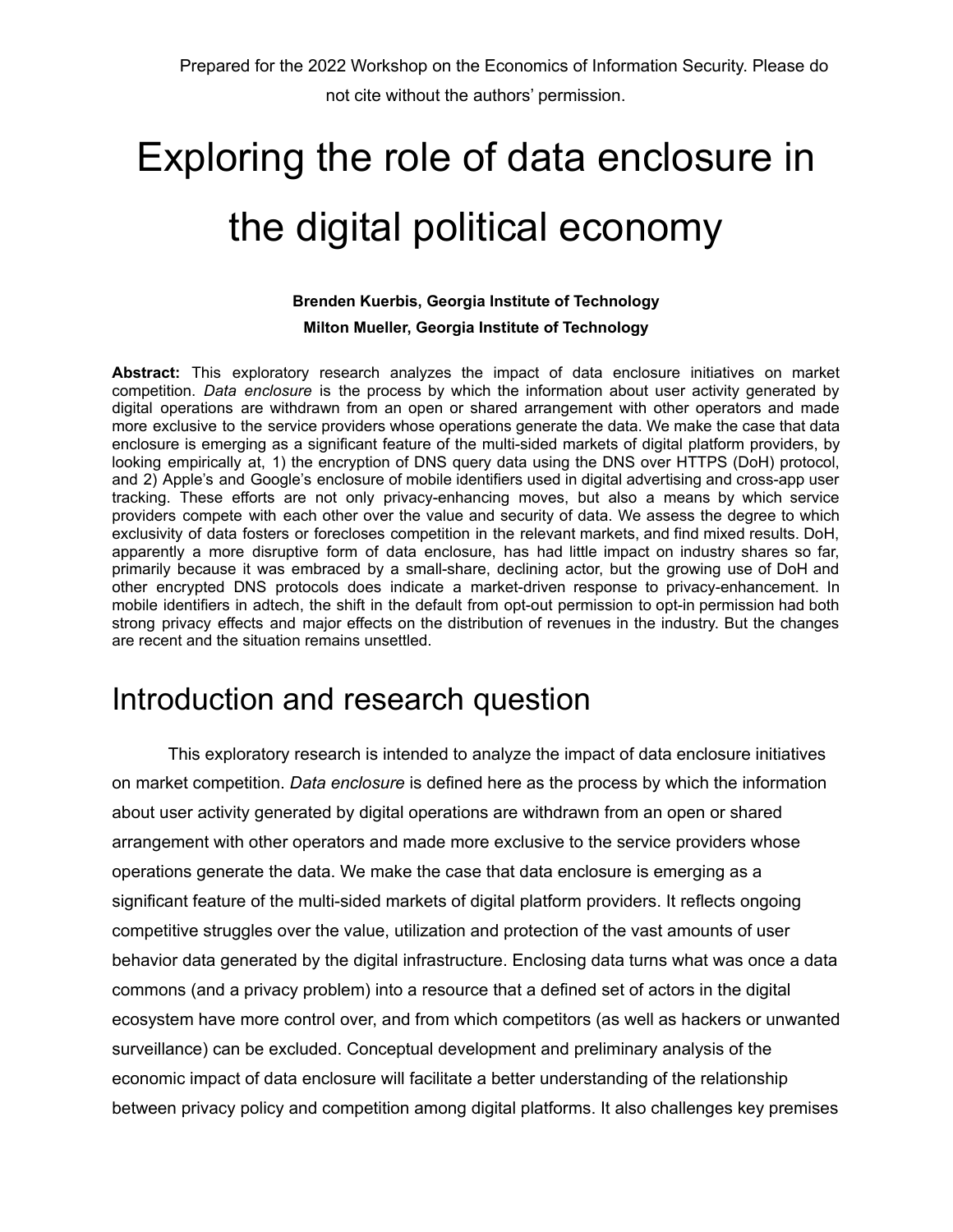of leftist privacy scholars' critique of 'Big Tech' and 'informational capitalism' (Cohen 2017; Zuboff, 2019; Pistor, 2020) and can incrementally contribute to established literature in privacy economics (e.g., Acquisti, Taylor and Wagman, 2016), modeling and legal analysis of the relationship between privacy and antitrust and competition (e.g., Bergemann and Bonatti, 2022; Economides and Ioannis, 2020; Argenziano and Bonatti, 2020; Ohlhausen and Okuliar, 2015; Shy and Stenbacka, 2015), and data markets (e.g., Arrieta-Ibarra et al., 2018; Spiekermanm et al., 2015; Laudon, 1996).

The issue of data exclusivity is fundamental to current Internet policy debates. It is relevant not only to privacy policy and data protection law and regulation, but also to concerns about platform competition. Firms in the internet ecosystem are now using enhanced confidentiality of user data as a selling point to their customers. But data enclosures do not just respond to users' and governments' privacy concerns, they may also provide a competitive advantage to a platform by excluding their competitors or other players from access to data generated by their users. Internalizing the costs of protecting privacy can also privatize the economic benefits of data. Any realistic appraisal of the platform economy must look at both sides of this equation.

Part 1 of this paper situates the data enclosure phenomenon in an ongoing theoretical debate about property rights and markets for data in the context of platforms. Part 2 describes empirically two instances of data enclosure: 1) the encryption of DNS query data; and 2) Apple's and Google's enclosure of mobile identifiers used in digital advertising. Encrypting DNS queries or restricting usage of advertising identifiers in cross-app user tracking are not only privacy-enhancing moves, but also a means by which service providers compete with each other over the value and security of data. Part 3 assesses the degree to which exclusivity of data fosters or forecloses competition in the relevant markets.

## 1.Theory: Political Economy of Data/Platforms

'Data' is often reified as the resource of the digital economy, but this can be misleading. It implies that the platform economy's value stems from a recorded and stored pile of bits and bytes that, like oil ("data is the new oil"), can be "mined" for its economic value. This view of data as a static commodity obscures the operational and business reality of the platform economy. Platforms are multi-sided markets (Evans and Schmalensee, 2016). That means they function as an intermediary between different groups of users to facilitate value-creating exchanges. In this business model, digital data is "co-generated by individuals through platform interactions,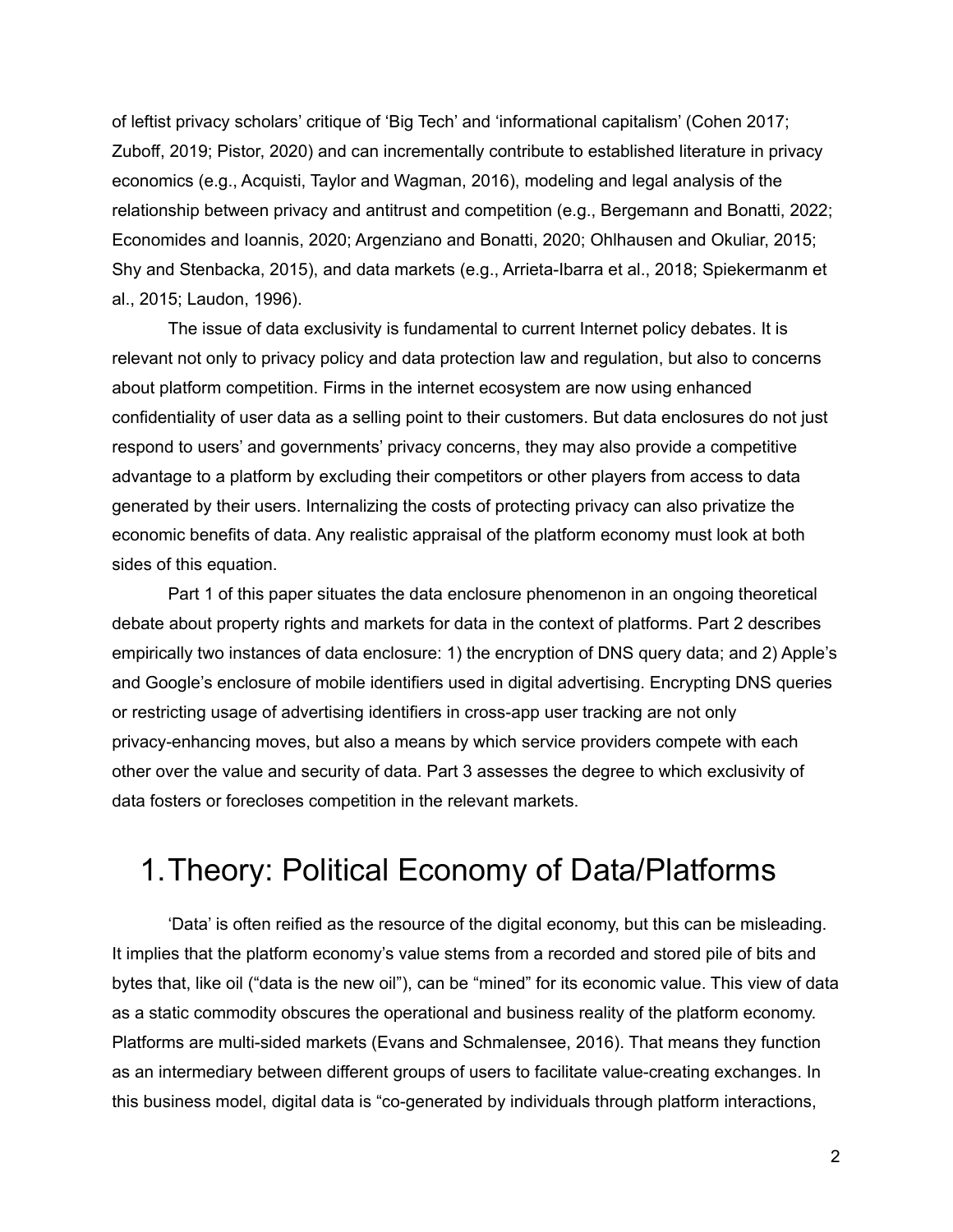and channeled to and from networked actors on the other side of the platform who use it in real-time." (Benthall and Goldenfein, 2021, p. 5) More precisely, user behavioral data is an *input* into a *service production process* which contributes to the matching and monetization algorithms of the platform. The business value of the platform depends less on "lots of data" and more than anything else on *lots of users* (just as traditional advertising-funded services do); the behavioral data just makes matching the different sides of the market more efficient.

Contrary to the popular critique characterizing users as exploited "unpaid data producers" (Pistor, 2020), a mutual economic benefit underlies the user-platform interaction. Consumers are "paid" by the platforms' provision of free information services and matches. Many of these services are incredibly valuable but now seem to be taken for granted, perhaps because of the platforms' success at making them ubiquitous: search engines, email, informational and entertainment content, document storage, and thousands of connections to products, other individuals and groups. Economists working out the logic of multi-sided markets have repeatedly demonstrated how it makes business sense for one side to subsidize entry or participation costs of another side (Rochet and Tirole, 2006; Parker, Van Alstyne & Choudary, 2016). It is also misleading to suggest that the users alone are the "producers" of the data, or that data is being "extracted" from them. While their activities do provide content, without the platform infrastructure itself there are no data and no useful applications for the data. Even severe but realistic critics of the digital market economy (Benthall and Goldenfein 2021) admit that the data is co-produced.

#### 1.1 Exclusivity in data

Data enclosure is a way to create exclusive access to data, and thus raises the issue of property rights in information. In political economy, a property right denotes a form of control over a resource that assigns to the controller the right to benefit from it, the right to exclude others from those benefits, and the right to transfer. (Alchian, 1965; Demsetz, 1974; Barzel, 1997) As we will argue below, exclusivity is the most fundamental feature of a property right; without it, the other two features are less meaningful. Exclusion allows the owner to capture the value, either by using it or by trading it.

In a purely abstract sense, digital data seems to resist exclusivity. Digital data is nonrival in consumption (i.e., one person's use of it does not consume or "use up" the resource). Because of the rapid, practically costless way it can be duplicated and transmitted, it is also notoriously difficult to contain. For those reasons, digital data seems to meet both criteria of a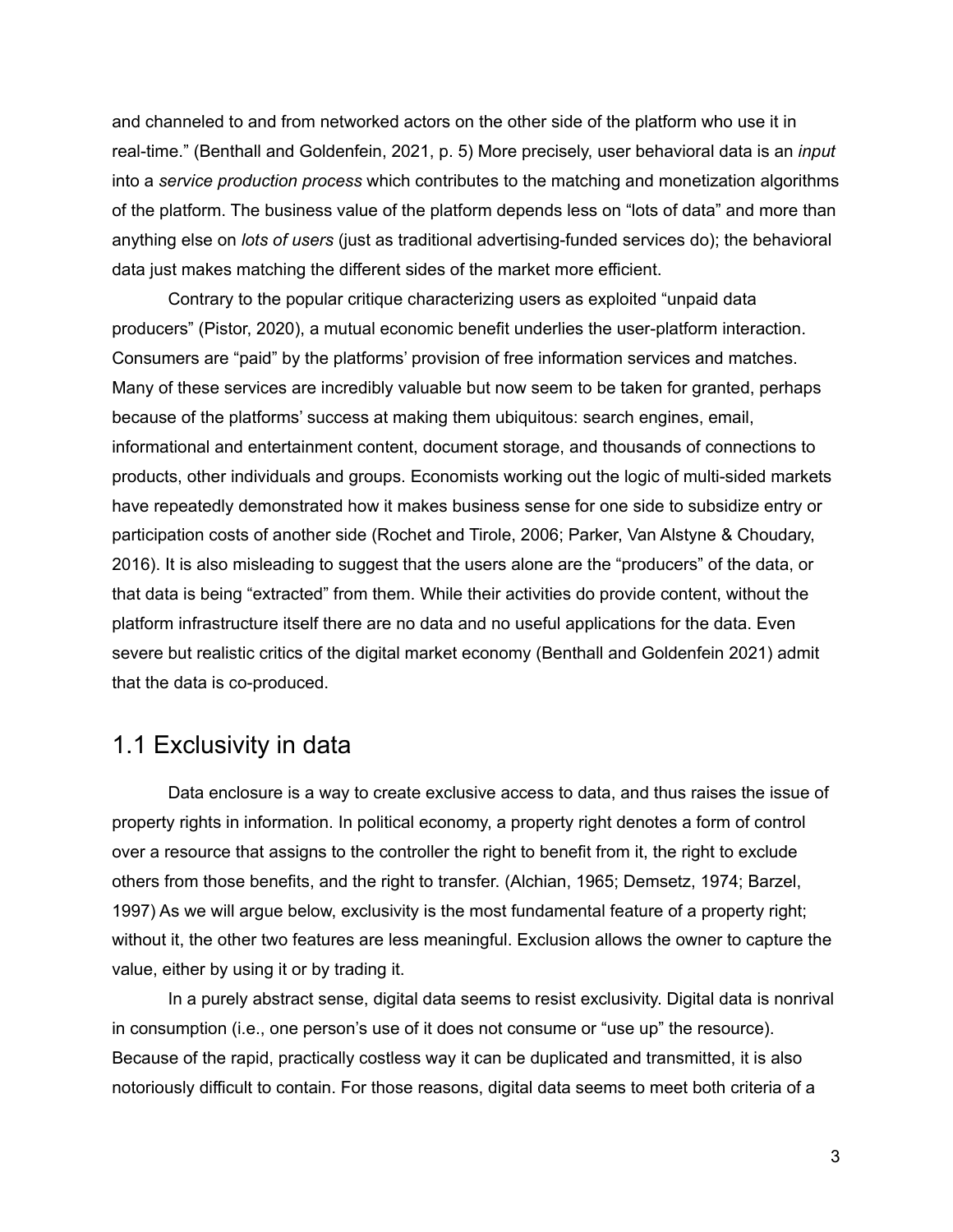public good: it is both nonrival in consumption and difficult or impossible to make exclusive. (Samuelson, 1954) But this attempt to remove data resources from a market economy framework fails on two counts. First, in a digitized world, treating data as a public good poses a huge problem for privacy. It would mean that large amounts of PII and users' behavioral data are unprotected and freely appropriable. Even the most rabid critics of informational capitalism recoil at this prospect.<sup>1</sup> Any argument for privacy in the digital world necessarily involves some form of exclusion from access to data. Second, exclusion from data resources can and does happen all the time. Exclusion can be achieved by legal means, e.g., the European Commission's Data Governance and Data Acts, which seek to define rights (including exclusion) associated with co-generated data.<sup>2</sup> But it can also be done technologically or operationally. A simple example is the way encrypting TV signals changed satellite television from an open-access broadcast service to a paid, subscription service. (Kuerbis and Mueller, 2020) Third, even in resource regimes where exclusion is difficult, such as the common pool resources explored by Ostrom (1990; 1994), governance can be achieved by establishing collectively binding rules governing access and appropriation. But this requires the governance institution to establish boundaries of exclusivity around the collectivity in control of the common pool.<sup>3</sup> Most of the platform critics are arguing for some kind of data trust or collective governance approach which would rely on exclusivity.

In their data enclosure initiatives, platforms and other digital service providers are establishing de facto control over the data by *technological* means. Platforms withhold from others operational data generated by their users, instead of sharing it. The term "enclosure" can have negative connotations<sup>4</sup>, but we use it in a scientific not normative sense, to describe a

<sup>&</sup>lt;sup>1</sup> Indeed, a data "commons" - the ability to freely appropriate the footprints and records generated by users of the vast digital infrastructure - is the ultimate foundation of so-called surveillance capitalism (see Zuboff, 2019, Chapter 3) because it allowed the early tech giants a huge first-movers advantage in appropriating unprotected resources.

<sup>&</sup>lt;sup>2</sup> See the proposed Data Act at

https://ec.europa.eu/commission/presscorner/detail/en/ip\_22\_1113https://ec.europa.eu/commission/presscorner/detail /en/ip\_22\_1113 and 2020 Data Governance Act at

https://eur-lex.europa.eu/legal-content/EN/TXT/?uri=CELEX%3A52020PC0767

 $3$  Only pure open access regimes lack exclusion, and they are known to foster inefficient allocations (the tragedy of the commons).

<sup>&</sup>lt;sup>4</sup> These stem from a quasi-Marxian interpretation of the enclosure of agricultural and grazing land in England in the 17th and 18th centuries. (Wordie, 1983; Mingay, 1997) The English enclosures were part of a long-term evolution of an industrial market economy. Private and exclusive property rights supplanted a system of small-scale shared or informally-defined land rights. It was a transformation of property structures that established a resource allocation mechanism more suited to larger-scale production, a greater specialization and division of labor in commodities such food and wool, and markets for land and its products. In the quasi-Marxian spin, the term "enclosure" connotes something being grabbed and stolen from the public. But this is only "quasi-Marxian" because while these negative interpretations characterize propertization as a destructive departure from a pre-existing idyllic, communal society, Marxist theory itself characterized the emergence of private property as both historically necessary and as a major enhancement of society's "productive forces." So the negative take reflects more a kind of vulgar Marxism or anti-market sentiment than Marxist political economy.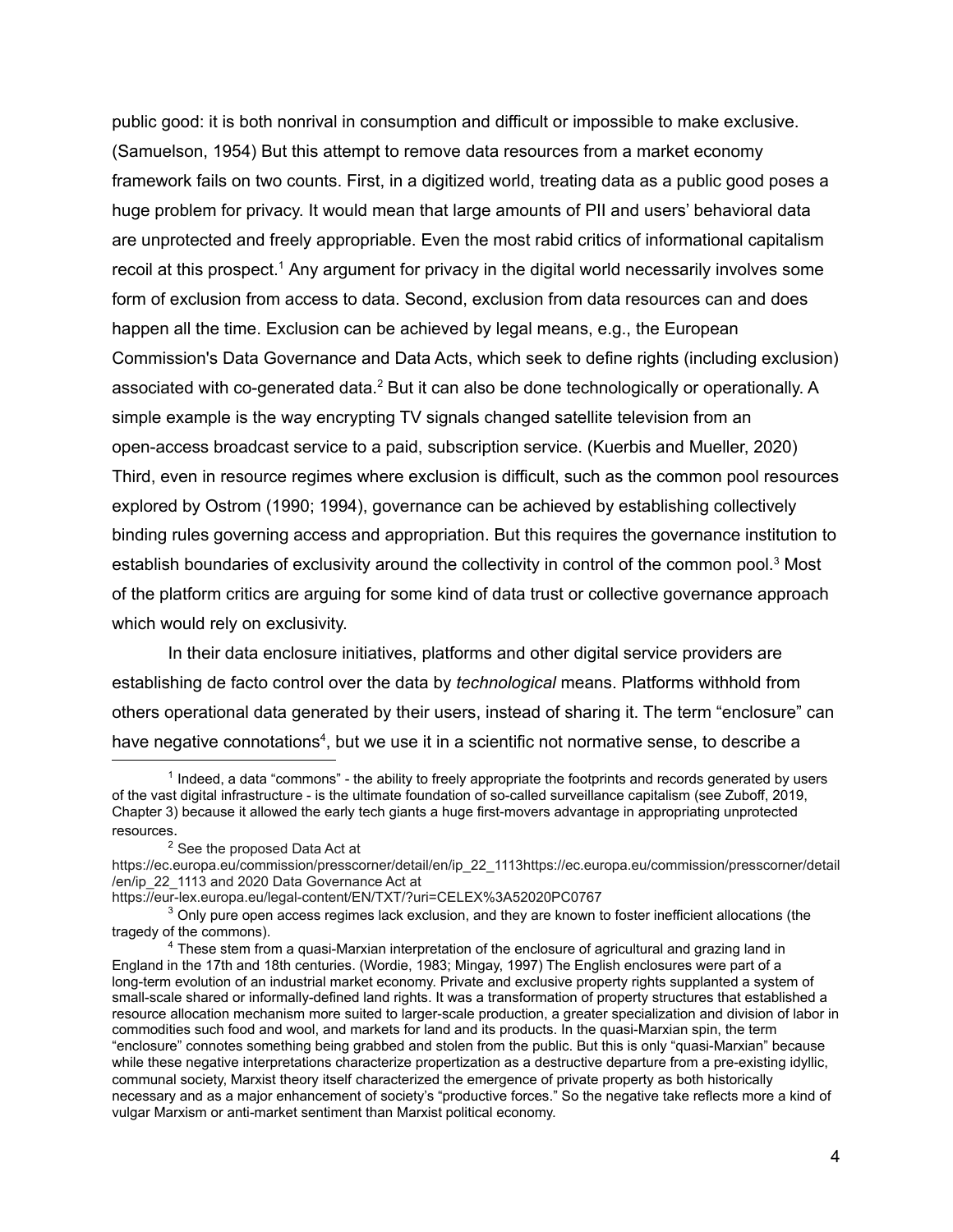transformation of property relations that emerges as an institutional byproduct of market interactions. Note that the platforms' control of the infrastructure allows them, not individual users, to assert the property right. They are the parties best positioned to gather and put to use the patterns generated by user behavior. Indeed, it is hard to conceive of what users themselves would do with data about their own online activity.

#### 1.2 Enclosure and competition in data markets

A significant number of legal scholars concerned with privacy (Cohen, 2017; Pistor, 2020; Viljoen, 2020; Benthall and Goldenfein, 2021; Zuboff, 2019) argue that platforms usurp the entire notion of a liberal market economy and use this assertion as the springboard for proposals for radical transformations of the information economy. 5 In our view, the emergence of data enclosure is a reconfiguration of property rights that is fully consistent with the operation of a liberal market economy. Moreover, it addresses some of the concerns privacy advocates have expressed and does so without the *a priori*, top-down and likely unimplementable reforms proposed by the critics.

An analysis of data enclosure suggests that in a contested, multi sided market, a digital platform provider competing for users would have two distinct incentives: 1) an incentive to use the privacy and security of their users' data as a product differentiator; 2) an incentive to assert or maintain exclusivity over the data co-generated by its users and its infrastructure to maintain or increase a competitive advantage in the provision of intermediation. The product differentiation incentive and the exclusion incentive can reinforce each other, but sometimes they can work at cross-purposes.

In the first case (better privacy as competitive advantage) a provider would advertise superior data security for users, propose better privacy policies, or offer more secure operational techniques. Apple has clearly chosen this path, publicly branding its products and services as more privacy-protective than its major platform rivals. There is also substantial evidence of privacy/security as a product differentiator in the DNS resolution market. Cloudflare, Google and Mozilla all touted the enhanced security of their encrypted DNS resolution services. However, the privacy differentiation incentive might also push them toward limiting potential ways of monetizing the data/users to which they have exclusive access. We provide examples of both in the empirical section of the paper.

<sup>5</sup> Pistor (2020) is typical of the sweeping and in some cases obviously inaccurate claims: platform-generated data is a "tool for governing others that rivals nation-states with their law" and "consumers are [not] free to choose which services they use, or which goods they buy. Big Tech has taken over the process of selecting and choosing."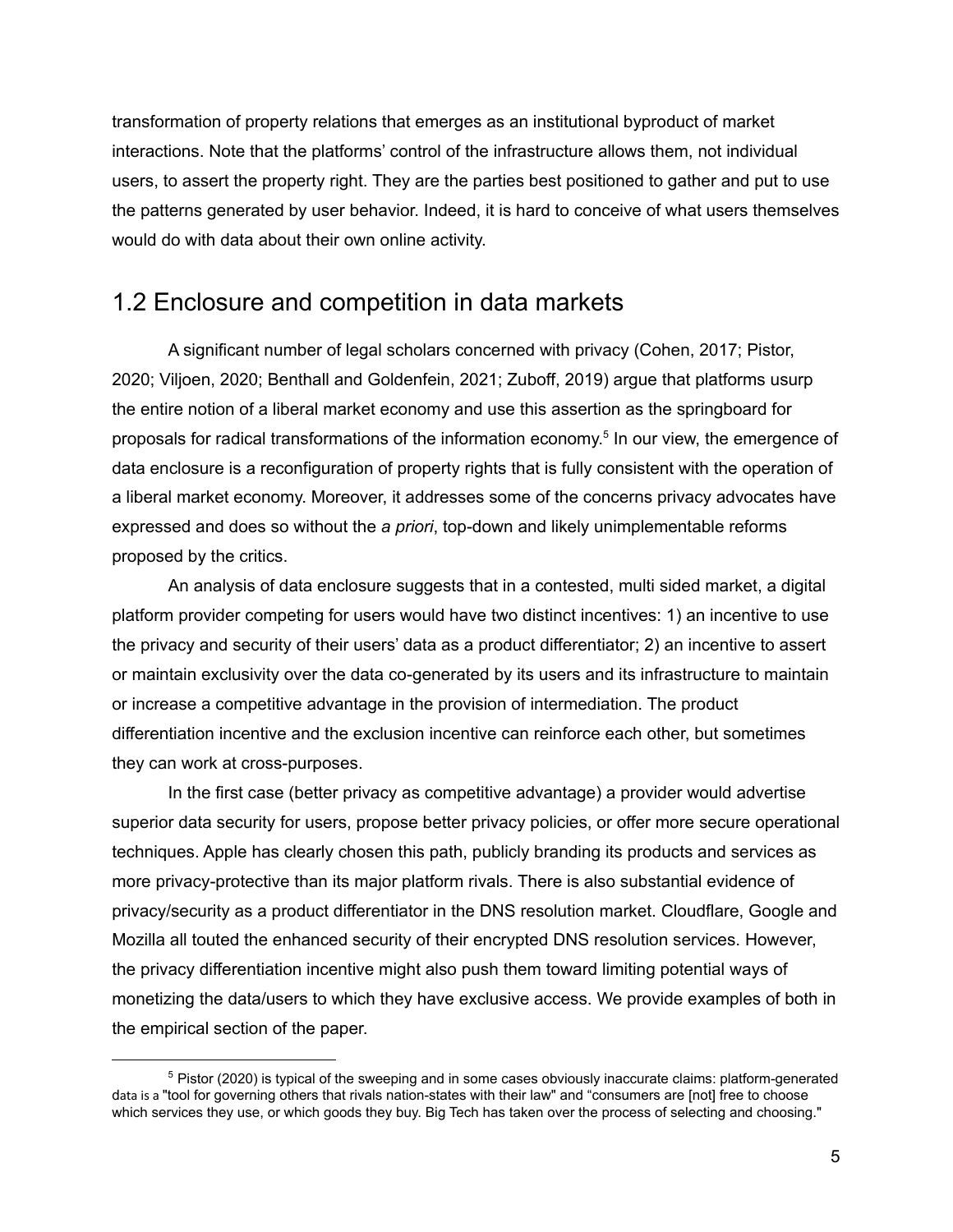In the second case, a platform may achieve a competitive advantage by generating and/or acquiring data that is different from, and somehow more useful than, the data possessed by its competitors. As the earlier analysis suggested, the best way to do this is to attract users that the other platforms don't have, and secondarily to expand the types of services bundled into the platform (e.g., by linking a mobile operating system that delivers search and app store to a home Internet of Things (IoT) service). In this case, the business would not have an incentive to share that data. It would deny its rivals access to data and users that it uniquely possesses. This does not seem to be what is happening with the DNS query data, but it may describe what Apple is doing by withdrawing IDFA - both discussed in the empirical part of the paper.

## 2. Instances of Data Enclosure

This research identifies two digital data markets, DNS query data and mobile adtech identifiers, where data enclosure activity is occurring among firms. We try to assess the motives and incentives of the companies engaged in enclosure, and assess its effect on competition in the market. A complete study would need to: a) identify instances; b) measure the deployment or scope of data enclosure in the relevant markets over a defined period of time; c) examine the distribution of revenue and market share before and after the data enclosure measures; and d) assess the impact of the enclosure on market concentration and the firm's business (revenues, market share, growth or decline).

This paper constitutes a first pass reliant on what is anachronistically called "desk research" but which really means "Internet search" and "reliance on publicly available data." Some data sources are incomplete or unsatisfactory. Some of our interpretations of the actors' incentives and intentions are tentative, and could benefit from interviews with the business firms themselves. Still, there is sufficient data to fulfill the two objectives of this research: 1) to document that data enclosure is in fact happening in significant parts of the platform market, and 2) to demonstrate that it poses an interesting trade-offs or interactions between privacy policy and competition policy.

#### 2.1 Encrypting DNS

Under traditional DNS, the queries and responses needed to resolve domain names move between the end user and their local ISP over Port 53 using Transmission Control Protocol (TCP) or User Datagram Protocol (UDP). This transmission takes place in clear text.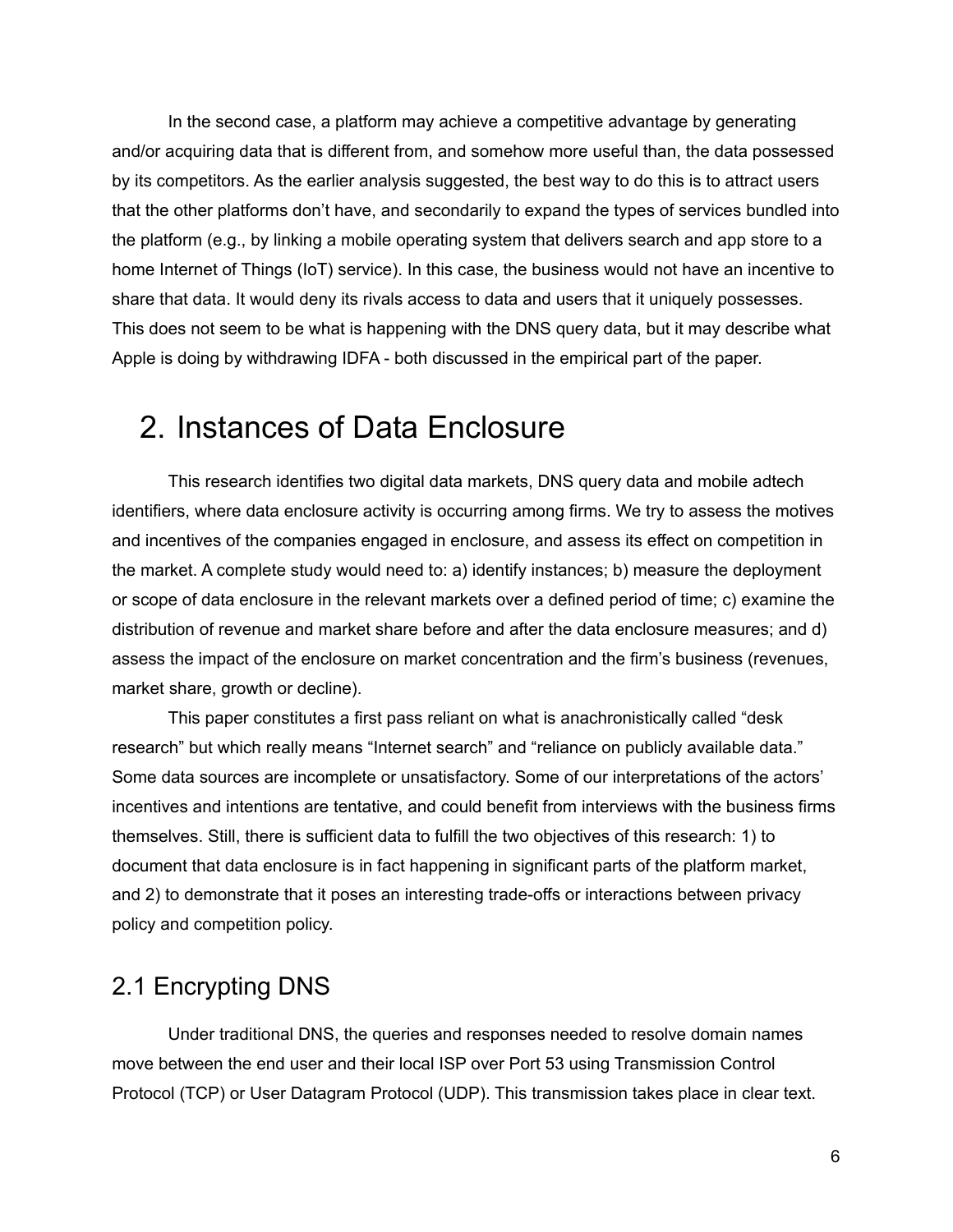Under this arrangement, neither the queries nor the responses are encrypted when they are transported between the parties, nor are the endpoints of communication authenticated. That makes the data visible to anyone capable of monitoring the traffic. This is more than just a privacy concern, it is also a political and economic issue. Many censorship and organizational security policies have been predicated on the use of open, freely available DNS query data. Examples include the United Kingdom's Digital Services Act requiring blocking of domains associated with certain content, or organizations implementing split-view DNS to restrict DNS data to different network segments or hosts.

Previous work by Kuerbis et al. (2020) explains how DNS query data is economically valuable. Among other things it can contribute to user profiling or play a role in network security services, traffic management and content delivery networks. In the last 10 years, the lack of confidentiality of DNS query data began to be seen as a privacy problem. (Bradshaw and DeNardis, 2016) Motivated by a heightened commitment to privacy and security in the post-Snowden era, the IETF has since 2014 developed three different standards for encrypting DNS query data: DNS over Transport Layer Security (DoT), DNS over QUIC (DoQ) and DNS over HTTPS (DoH). It is useful to analyze the adoption of these technologies and the way each of these standards distributes control over DNS query data.

DoT, standardized in 2016, uses an assigned, dedicated port (Port 853) to encrypt the network path between the Internet Service Provider (ISP) to the domain's resolver. This means that the data available to the ISP and the domain's resolution service doesn't change, as they must both be able to decrypt the data. This technique leaves the existing relationship between the customer, the ISP, and the domain resolution service structurally unchanged, and does not exclude those existing players from access to DNS query data. DoT allows the user's network administrator (a commercial ISP or enterprise network) to monitor and block DNS queries.

The DNS over HTTPS (DoH) standard, in contrast, has more radical effects. The existing order of user - supplier contractual relations is rebalanced, and the implementation of encryption in this case excludes more actors from query data. DoH runs the DNS resolution protocol out of an application on the end user's device. It is no longer a service bundled with the user's Internet access, it is a service bundled in a browser. The choice of a resolver can be embedded in an application which is controlled by the browser producer. Another power-rebalancing effect of DoH is the deliberate mixing of DNS resolution traffic with all other Web traffic. DoH queries do not have a dedicated port like DoT; they go through port 443 with all the other HTTPS traffic. This means that DNS queries and responses cannot be messed with, either by "good guys" (LEAs or well-meaning censors who want to block certain bad domains) or by "bad guys"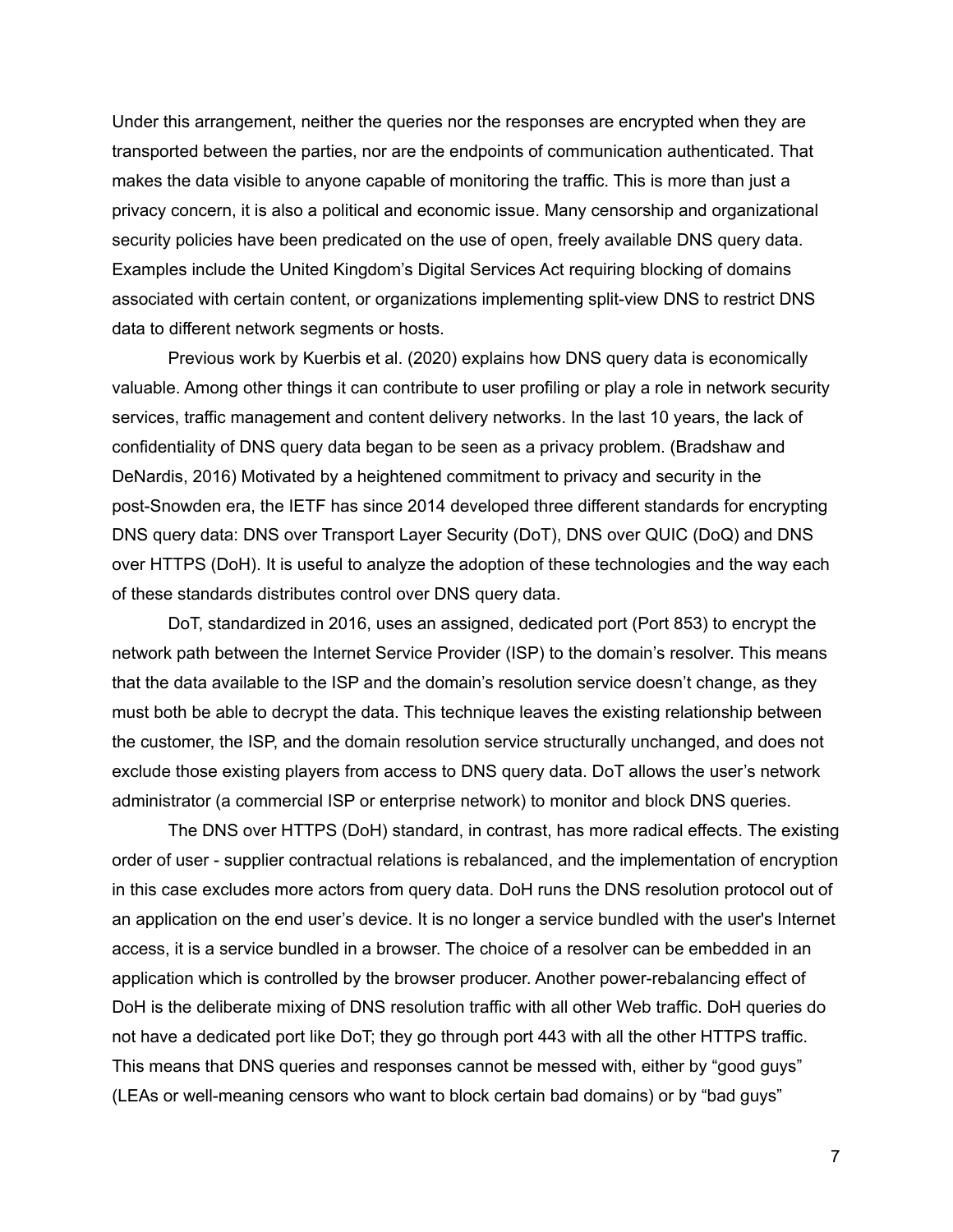(authoritarian governments, cybercriminals, nation-state military hackers). For this reason, only DoH can be considered an act of data enclosure by our definition.

However, the ability of DoH to shift control of query data depends on its implementation and the policies of the browser application. DoH was enabled in two of the main browsers (Chrome and Firefox) in September 2019 $^6$  and September 2018<sup>7</sup>, respectively. On Feb 25, 2020<sup>8</sup>, Firefox's owner, Mozilla, began the rollout of encrypted DoH by default for US-based users, pointing them to Cloudflare's name server by default, but also allowing users to specify other name servers in their Trusted Recursive Resolver program. On the other hand, Google's launch of DoH in Chrome, which occurred in May 2020<sup>9</sup>, did not do this, instead switching users over to DoH if their current DNS provider supported it, and providing manual configuration options for users that wished to use a specific name server.

In early 2021, a fourth standard, Oblivious DoH (ODoH), took the protection of the privacy of DNS queries even further. (Saha, 2021; Verma and Singanamalla, 2020). Noting that even with DoH, "the resolver can still link all queries to client IP addresses," and that some users may not be willing to trust Cloudflare with sensitive query information, Cloudflare began working with Apple and Fastly to develop a new IETF standard that introduces a proxy that obfuscates the link between DNS queries and IP addresses.<sup>10</sup> As of this writing ODoH is still an [Internet-draft,](https://www.ietf.org/archive/id/draft-pauly-dprive-oblivious-doh-04.html) and since it has not been implemented it is not discussed any further in this paper.

#### 2.2 Enclosing mobile identifiers

Apple and Google are developing mechanisms governing the use of identifiers within their mobile platforms, and their deployment provides an inflection point potentially impacting broader adtech market competition. Similar to the use of unique cookie identifiers in browser applications to facilitate user tracking and ad placement across websites (also a technology which Apple and Google have sought to influence<sup>11</sup>), the iOS IDentifier For Advertising (IDFA)

<sup>6</sup> https://blog.chromium.org/2019/09/experimenting-with-same-provider-dns.html

<sup>7</sup> https://wiki.mozilla.org/Trusted\_Recursive\_Resolver

<sup>&</sup>lt;sup>8</sup> Mozilla blog.

<sup>&</sup>lt;sup>9</sup> https://blog.chromium.org/2020/05/a-safer-and-more-private-browsing-DoH.html https://blog.mozilla.org/en/products/firefox/firefox-continues-push-to-bring-dns-over-https-by-default-for-us-users/

 $10$  It is an organizational separation, query data privacy depends on the proxy and the target server operators not colluding.

<sup>&</sup>lt;sup>11</sup> Specifically, Apple and Google moved to block third party cookies in the Safari and Chrome browsers used on desktops and laptops. Third party cookies are set in a browser by a party other than the website the user is visiting and used to track users across websites. Apple implemented this change in March 2020, with Google set to do the same in 2023. Google has several proposals for replacing cross-site tracking functionalities accomplished by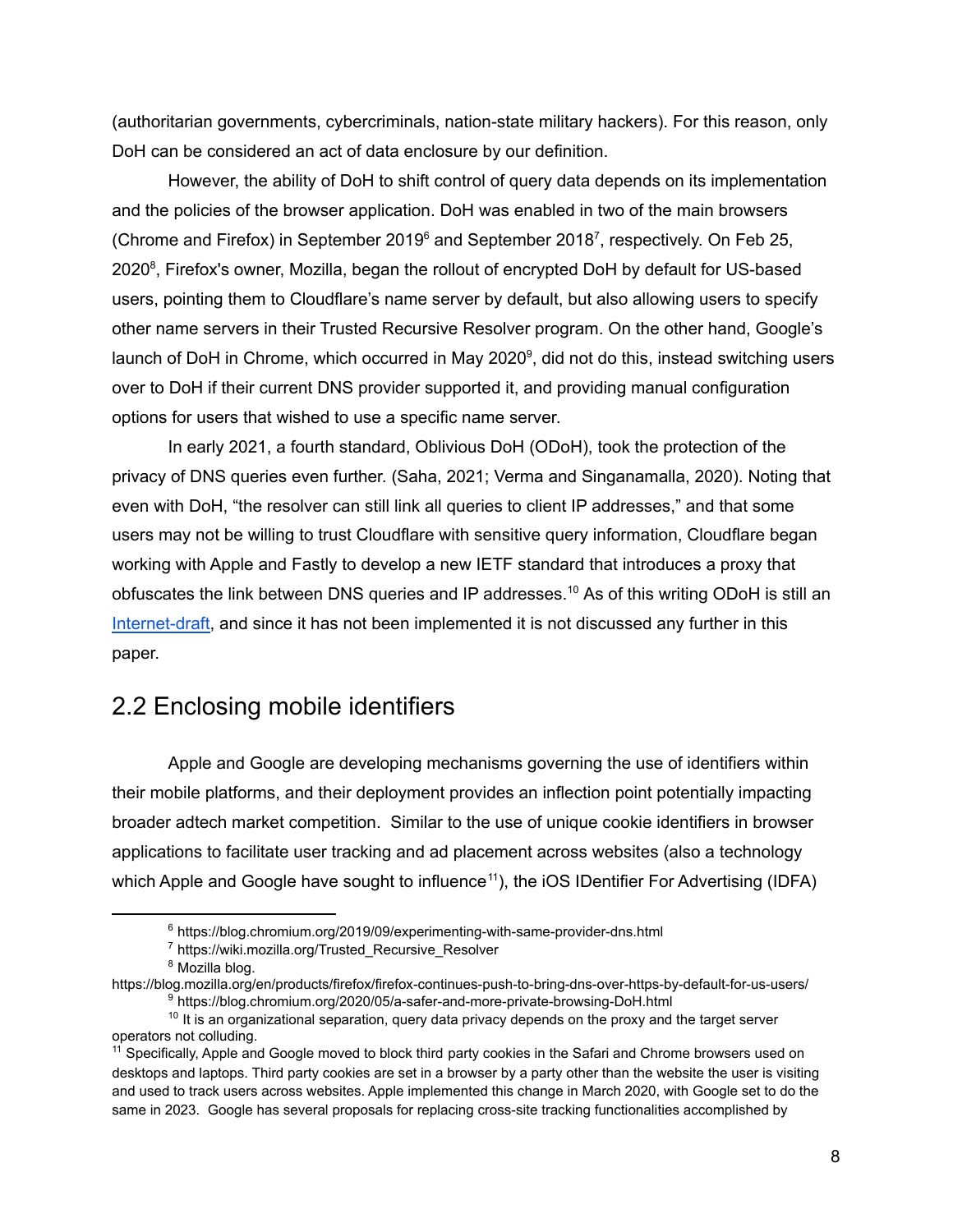and Android Advertising ID (AdID) have been used to identify and track users' mobile devices across different apps installed on the device. This permits advertisers to deliver personalized and targeted ads, measure campaign performance, control the frequency of ads, and attribute impressions and clicks to app installs, among other things. (ClearCode, 2020). Apple and Google control who uses the IDFA and AdID and how they are used through their respective platforms including App Stores and mobile devices. They do this by means of their contractual arrangements with users and application developers, as well as enforcement of data use within the operating system.

Apple announced its decision to limit tracking across apps in September 2020 as part of iOS 14 12 , and it's AppTracking Transparency (ATT) framework was launched in the iOS 14.5 release in April 2021.<sup>13</sup> It requires that app developers explicitly ask users to opt-in to developers' use of the IDFA to track and target users with personalized ads across apps. In place of using the IDFA for tracking, Apple is now offering its SKAdNetwork (Store Kit Ad Network), a set of internally developed protocols and standards to "help advertisers measure the success of ad campaigns while maintaining user privacy."<sup>14</sup> Google's Android, on the other hand, allows users to opt out from ad personalization based on cross site tracking using the AdID, or to reset their AdID when desired.<sup>15</sup> Google launched its Privacy Dashboard as part of Android 12 in October 2021. The Privacy Dashboard essentially provides the same level of cross app tracking control to users, however it requires the user to dig into the OS settings and make several decisions. 16

third-party cookies, see its Privacy Sandbox initiative

([https://www.chromium.org/Home/chromium-privacy/privacy-sandbox\)](https://www.chromium.org/Home/chromium-privacy/privacy-sandbox) which has been met with some resistance, although in February 2022 Google announced it was extending the Privacy Sandbox to Android as well.

- <https://www.blog.google/products/android/introducing-privacy-sandbox-android/>
- <sup>12</sup> Details for app privacy questions now available, September 3, 2020.

<https://developer.apple.com/news/?id=hx9s63c5>

<sup>&</sup>lt;sup>14</sup> SKAdNetwork. https://developer.apple.com/documentation/storekit/skadnetwork <sup>13</sup> Asking Permission to Track, https://developer.apple.com/app-store/user-privacy-and-data-use/

<sup>&</sup>lt;sup>15</sup> Google's AdID tracking policy is the focus of a legal action taken under the EU's GDPR, see Moody (2020).

 $16$  Android 12's new privacy settings draw a clear line between Google and Apple, May18,

<sup>2021.</sup>https://www.macworld.com/article/346892/android-12s-new-privacy-settings-draw-a-clear-line-between-googleand-apple.html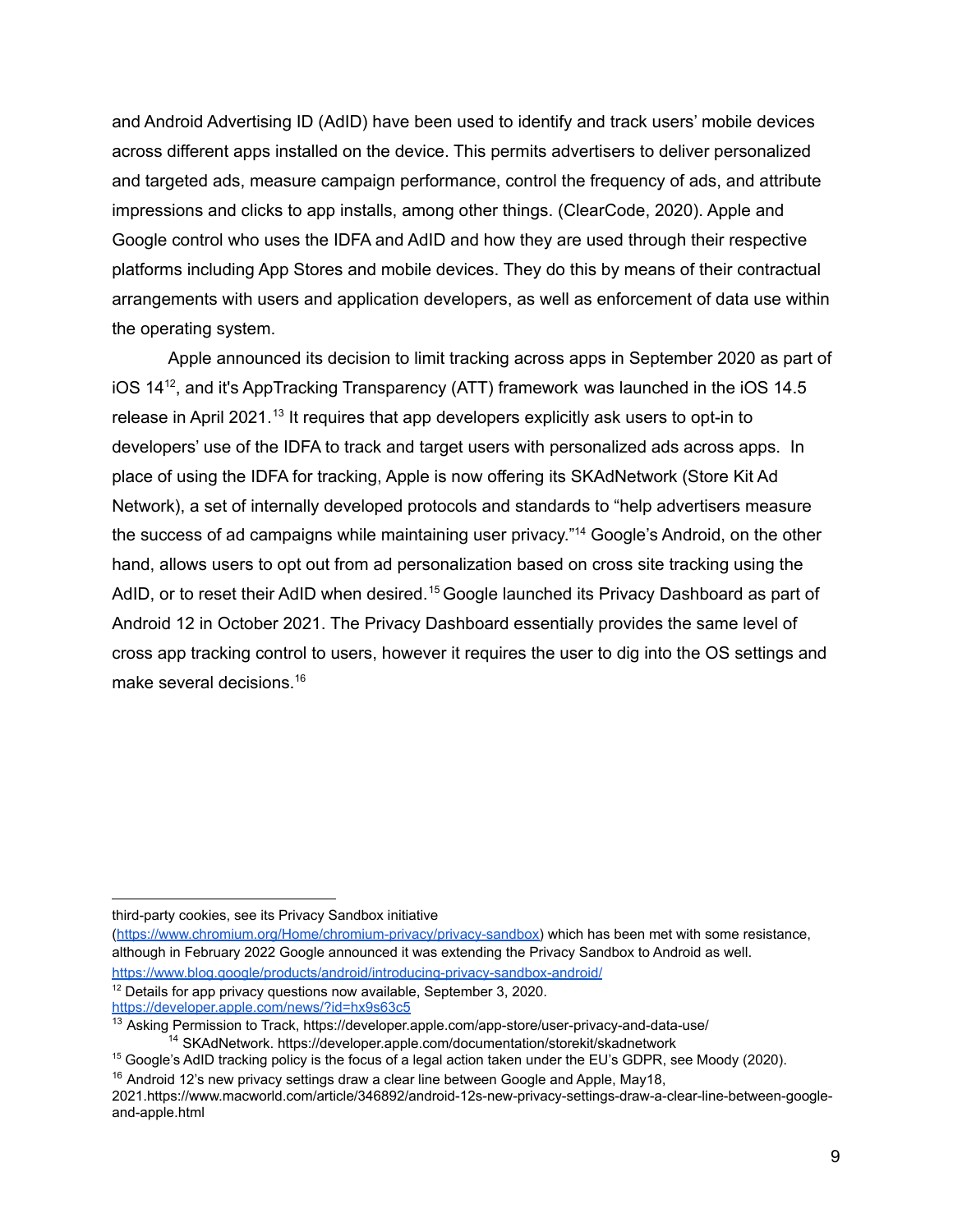## 3. Adoption and competitive effects of data enclosure

This section attempts to place data enclosure efforts into a descriptive analysis of its competitive effects, drawing on quantitative data when possible.

## 3.1 Adoption of Encrypted DNS

In order to measure the level of data enclosure taking place in the DNS query process, we need to measure the degree to which DoH has been implemented. The availability of DoH as a standard (RFC 8484) does not mean that everyone instantly uses it. Many end users and ISPs continue to use legacy unencrypted DNS, while others may implement the two other query encryption standards (DoT or DoQ). Further, signs of accelerating, declining or static levels of DoH adoption can provide evidence of the incentives for DNS query data enclosure among the relevant parties.

Data sources about DoH adoption levels are insufficient.<sup>17</sup> Currently the best available indicator of the current take-up rate of encrypted DNS is a written statement by APNIC's Chief Scientist, Geoff Huston. APNIC has set up measurement apparatus for DNS traffic dating from August 2020 to the present. In a recent blog post Huston writes: "The query volume for DoT and DoH [over the past 15 months] has increased 5-fold, from 2.5% of queries to 12% of queries. The split between DoT and DOH is approximately even these days." (Huston, 2021). However, these observations are again limited to a single network, in this case Google's Public DNS service. Thus we conclude that encrypted DNS is still a minority of DNS traffic. Hence, our assessment of its competitive effects is going to be moderated by its still-emerging presence.

## 3.2 Competitive effects in DNS query

Encrypted DNS is still in its early stages of adoption. Its effects on competition, if it has had any at all, are thoroughly entangled with a larger shift toward the concentration of users and

<sup>&</sup>lt;sup>17</sup> Internet measurement topics necessarily lag implementations by a couple of years. DoH is too new to attract much attention from the IMC community. We know of one internet measurement study that attempts to identify the amount of encrypted DNS traffic (Garcia, Hynek et al, 2021) The study's results showed miniscule levels of encrypted DNS as a portion of all DNS-related flows (0.01% to 0.033%). This may be true or it may be because they are measuring the wrong things (e.g., it did not disambiguate browser based requests from non browser requests, creating a possibility that queries generated by automated processes were overwhelming actual user activity in their measurements. We rely on APNIC measurements instead.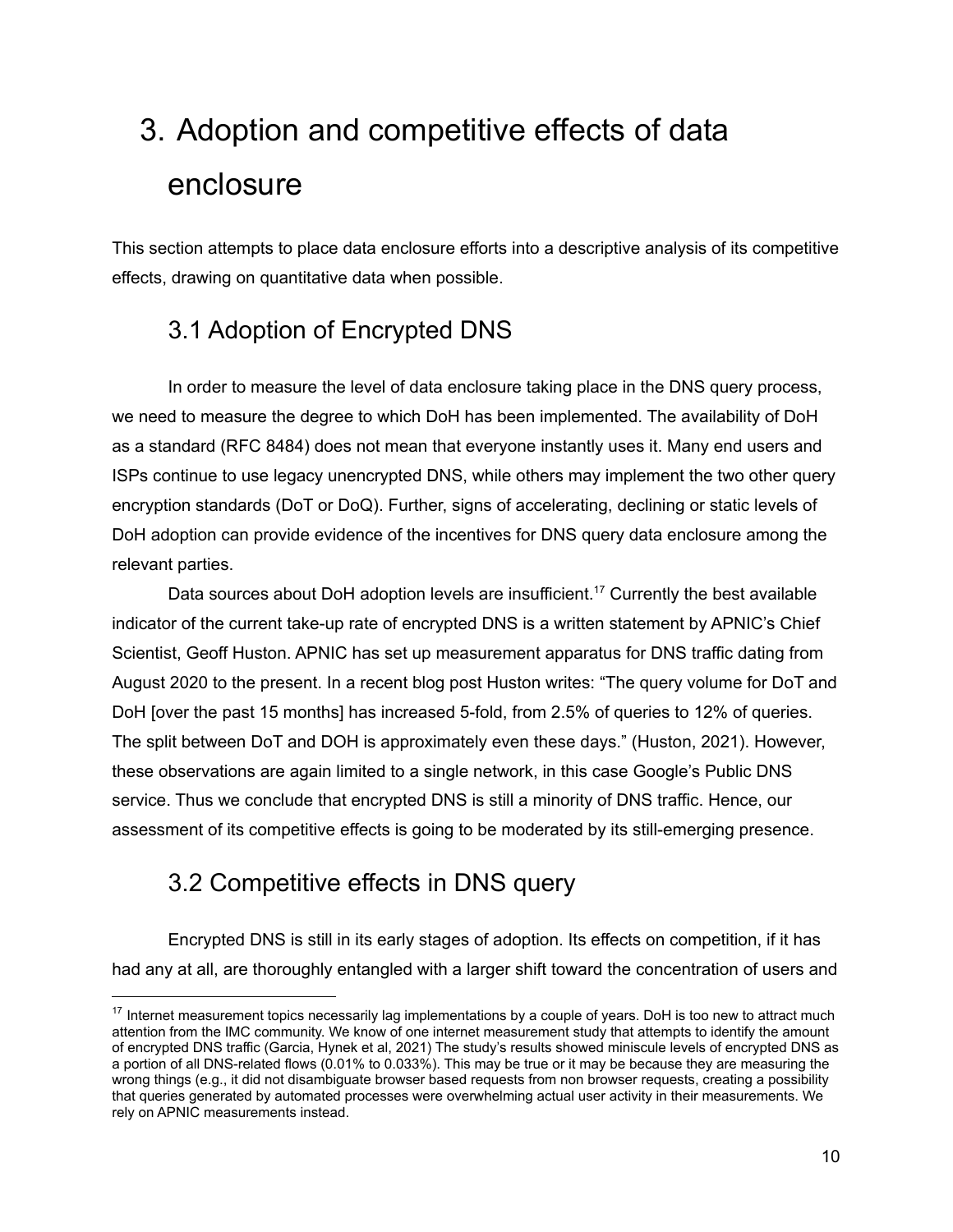advertisers on a few major platforms. One the other hand, the backers of the standardization process from which it emerged and implementation decisions indicate that data enclosure figured prominently in the DoH story.

We find that enclosure and exclusivity moves are being used by two smaller competitors as a tactic against the data-dominance of their bigger rivals. The smaller competitors are Mozilla (which develops and supports the Firefox browser) and Cloudflare (an open resolver, cloud and security platform). Mozilla was a key backer in getting DoH through the IETF, and it was a leader in default implementation of it in their browser. As Google's Chrome browser's user share has peaked, Firefox's share has declined. Measures detecting browser use find only about 4% of the users reaching them via Firefox.<sup>18</sup> Mozilla faced layoffs and shrinking revenues in 2019 and 2020. Cloudflare is also a runner-up to Google in the DNS open resolver market.

DoH was promoted to the public as a privacy and security advance. Mozilla denied any economic motives or benefits: on its website about DoH, Mozilla wrote, "No money is being exchanged to route DNS requests to our default resolver partners."<sup>19</sup> And while the company recognizes the value of the data DoH could steer towards it, it claims "our policy explicitly forbids monetizing this data." Likewise, Cloudflare publicity also explicitly distances the company from any additional monetization or even use of DNS resolution data. It is developing and promoting Oblivious DoH (ODoH) as an even more privacy-protective alternative to DoH. ODoH is a protocol that would undercut many data advantages.

However, there is more to this than privacy-differentiation. DoH was a means by which Cloudflare and Mozilla tried to undercut one of Google's competitive advantages. Mozilla has openly stated that in addition to user privacy protection, "Our goal with this feature [DoH] is to … make it harder for existing DNS resolvers to monetize users' DNS data."<sup>20</sup> Privacy-protecting technologies, in other words, not only provide boasting rights for their implementers, but also chip away at the data exclusivity of Google, one of the dominant platforms in DNS resolution. This would explain why Firefox, a smaller browser share, was willing to implement DoH in a way that defaulted traffic to Cloudflare.

For its part, Google did not come up with the idea for DoH, did not promote it as part of its competitive strategy, nor did it implement it in a way that could have reinforced its advantages. Google could have leveraged the dominance of its Chrome browser to implement

 $18$  Google Chrome browser market share has peaked at around 60% globally https://gs.statcounter.com/browser-market-share

<sup>20</sup> DNS-over-HTTPS (DoH) FAQs <sup>19</sup> DNS-over-HTTPS (DoH) FAQs, https://support.mozilla.org/en-US/kb/dns-over-https-doh-faqs

https://support.mozilla.org/en-US/kb/dns-over-https-doh-faqs#w\_is-mozilla-getting-paid-to-route-dns-requests-to-its-d efault-resolvers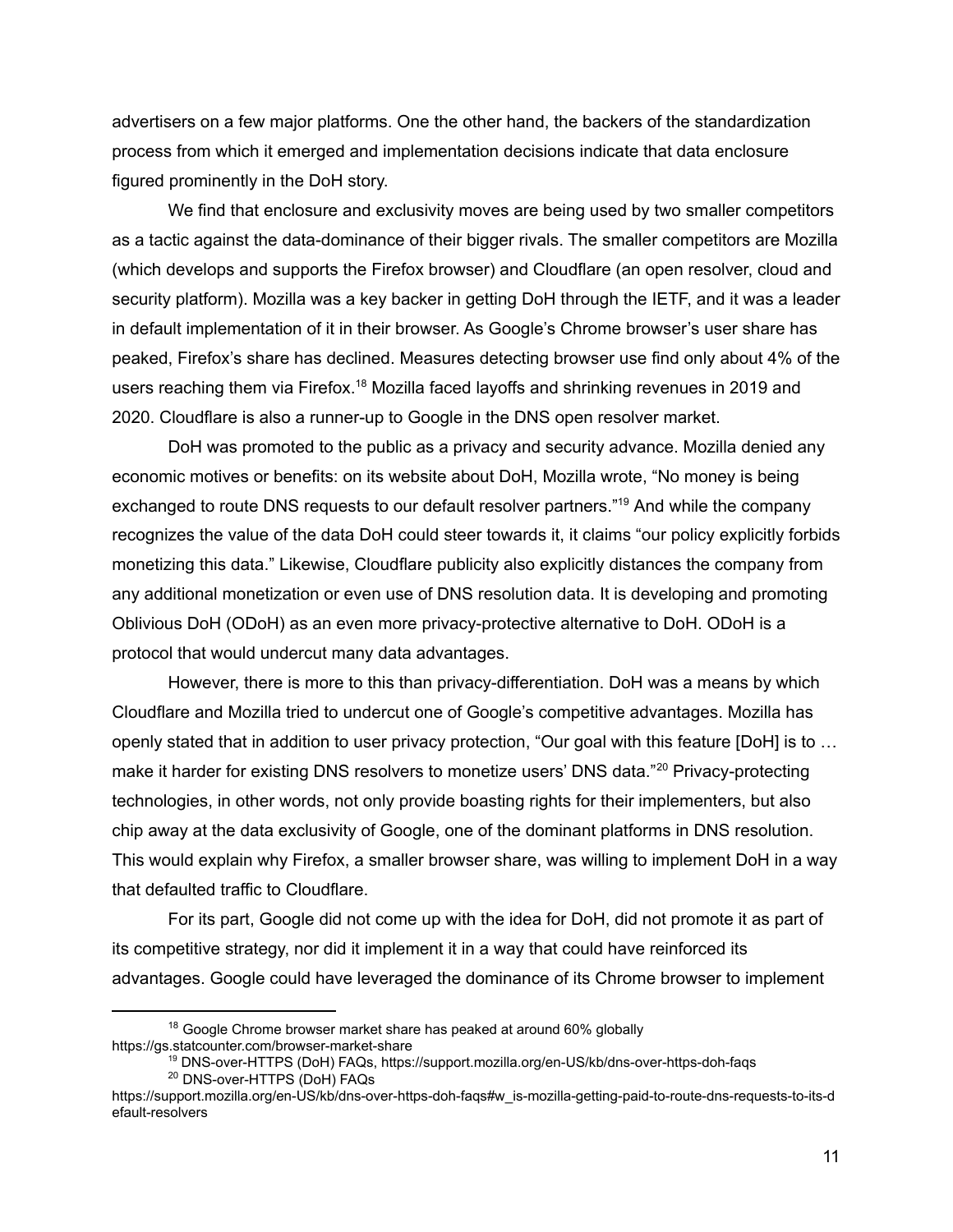DoH in a way that defaulted DNS resolution to its own DoH resolver service. It refrained from doing so. Google went along with DoH, but did not lead it. But then, it did not need it. As a platform with multiple services, Google is in a position to share the end-user's query data with its subsidiary advertising services like AdWords and Double Click. Adoption of DoH does not undermine their access to this data as long as users rely on the Chrome browser. With its dominant positions in browser software, search and open resolver service, Google has no real incentive to rebalance the industry in this way. Besides, aggressive enclosure of data might trigger political reaction and legal (antitrust) scrutiny.

#### 3.3 DoH and market share

According to APNIC measurements of DNS resolver use,<sup>21</sup> Cloudflare has increased its share of worldwide DNS resolver usage from 2.5% to about 4% from August 2020 to December 2021. (APNIC measurement data begins in August 2020) However, this user share gain has not come at the expense of Google, whose Public DNS usage share worldwide grew from roughly 15% to 23%. According to Huston, "the number of users passing queries through Google's resolution service has grown by 50% over the past 15 months."

We see no positive effects that DoH has brought to Firefox. Its share of browser usage in the U.S. (where it first implemented DoH by default), has declined from roughly 4.6% in February 2020 to 3.9% in December 2021.<sup>22</sup> A full econometric test of these effects is outside the scope of this paper, but the available data shows no discernible change in the long term decline in Firefox share that could support a conclusion that DoH had an impact - positive or negative. Even if the privacy benefits of DoH was a feature that attracted more users, Google could easily neutralize those gains by matching Firefox's and Cloudflare's support for DoH and DoT, which it did.

### 3.4 Adoption of iOS 14.5 and Android 12

To measure the level of data enclosure taking place with mobile identifiers, we need to measure the degree to which the operating systems implementing the policy change have been adopted. Given the substantial change in data access with Apple iOS 14.5, one might have expected to see rapid adoption. However, as Figure 1 shows, adoption of iOS 14+ doesn't look substantially different from adoption patterns of iOS 13 (in shades of red) or previous versions.

<sup>&</sup>lt;sup>21</sup> [https://stats.labs.apnic.net/rvrs/](https://stats.labs.apnic.net/rvrs/XC?hc=XC&hl=1&hs=0&ht=0&hx=4%2C11%2C15%2C17%2C19&w=5&t=0&x15=0)

<sup>&</sup>lt;sup>22</sup> https://gs.statcounter.com/browser-market-share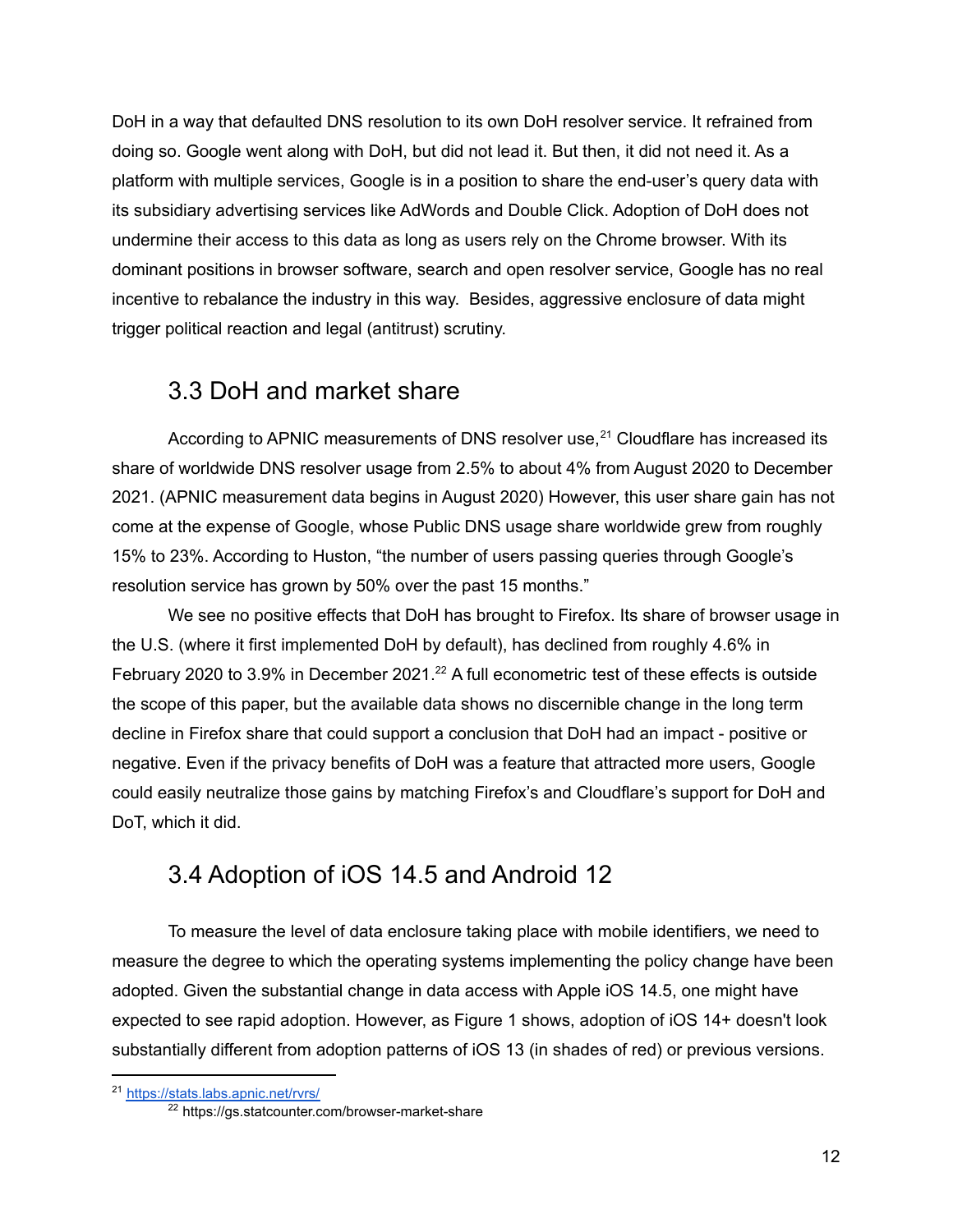With the launch of any "0" version (e.g., iOS 13.0) there is fairly rapid adoption with less adoption of subsequent followup releases; iOS 14 appears to follow the same pattern. In fact, the highest level of adoption (iOS 14.4) appears to occur prior to the launch of the ATT framework (iOS 14.5+ in shades of green) in April 2021. One mobile adtech measurement firm reported 21% of observed users opting in to allow cross app tracking using the IDFA, a number which has remained consistent since.<sup>23</sup>



#### **Figure 1: iOS version adoption curves (Source: Statcounter Global Stats, 2022)**

Google releases Android version adoption stats to app developers. However, at this time there is no data published about Android 12 uptake.

#### 3.5 Competitive effects in adtech

Like other modern industries, adtech is complex with multiple actors producing and consuming services. These include advertisers procuring ad agency services, ad distribution and campaign/customer data management, and advertising space using demand side platforms, as well as the publishing side providing content publication, ad inventory management, and advertising space inventory using sell side platforms, with ad exchanges and networks connecting the two sides as well as direct transactions between advertisers and

<sup>&</sup>lt;sup>23</sup> iOS 14 Opt-in Rate - Weekly Updates Since Launch, September 6, 2021. https/www.flurry.com/blog/ios-14-5-opt-in-rate-idfa-app-tracking-transparency-weekly/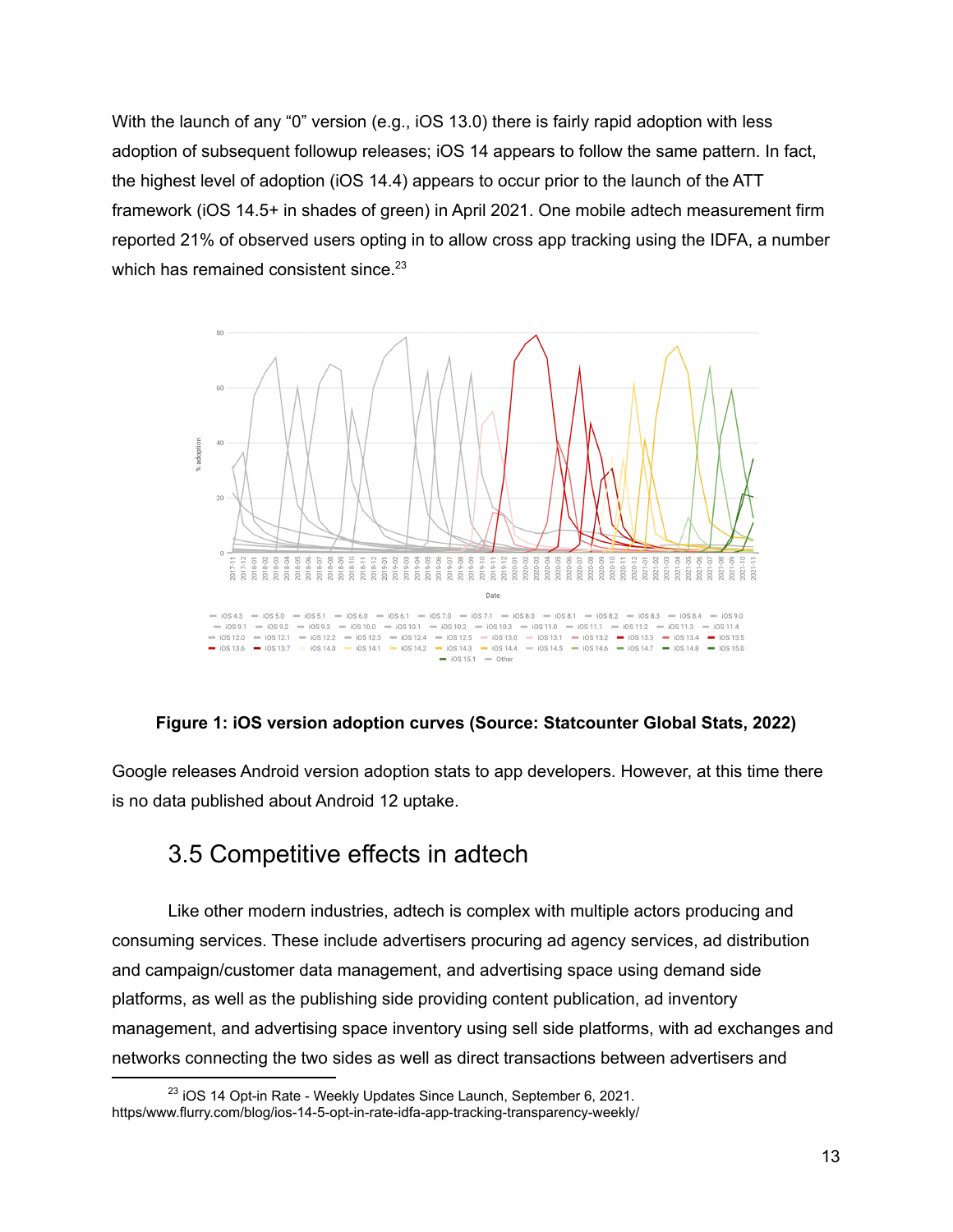publishers. While there is no authoritative statistic for the number of firms participating in the market, we estimate 400-500 firms across the ecosystem.

The competitive impact of Apple's IDFA change appears to be far reaching and varied. While it doesn't establish any causality, Table 2 highlights the performance and related developments in firms from one part of the adtech ecosystem particularly impacted by the change. Customer data management (CDP) platforms collect and store different types of data from various sources and can be dependent on Apple's IDFA and other identifiers to help create a single consumer profile that can be monetized. While no definitive list of CDPs exists, adtech development group Clearcode identifies more than 60 firms active in that role.<sup>24</sup> Of those, 53 are privately held with limited information available. However, looking at publicly traded firms we see a variety of outcomes. Some CDP firms exited prior to Apple's change. One CDP, owned by a Canadian mass media company (Torstar) that primarily publishes newspapers, was taken private in 2020 amidst a long revenue decline. Another (Cxense), was acquired by a larger adtech firm in 2019, consistent with a widely reported consolidation trend in the industry<sup>25</sup>. Some firms developed CDP platforms not reliant on IDFA, with Adobe and LiveRamp seeing continuing revenue growth following Apple's change, while Neustar ended up selling its newly developed \$557M CDP business. Nielsen, who's CDP was dependent on IDFA, saw a massive decline in overall revenues after the change. Other firms' revenue growth did not seem to be impacted negatively by the change, even when their CDP utilized Apple's IDFA.

| <b>Firm</b> | <b>HQ Location</b> | <b>Pre IDFA</b><br>revenue | <b>Post IDFA</b><br>revenue | <b>Related developments</b>                                                                                                                                                                                                                     |
|-------------|--------------------|----------------------------|-----------------------------|-------------------------------------------------------------------------------------------------------------------------------------------------------------------------------------------------------------------------------------------------|
| Adobe       | San Jose, CA       | \$3.42B (Nov<br>2020)      | \$3.94B (Sep<br>2021)       | Adobe Real-time CDP "has been<br>re-architected for first-party data-driven<br>customer acquisition. The changes<br>come in open acknowledgment of the<br>altered consumer privacy landscape<br>and the deprecation of third-party<br>cookies." |

| Table 2:                                                         |  |  |  |  |  |
|------------------------------------------------------------------|--|--|--|--|--|
| Customer data management platforms (CDPs) revenues, developments |  |  |  |  |  |

<sup>&</sup>lt;sup>24</sup> Top Customer Data Platform (CDP) and Data Management Platform (DMP) Companies [Updated in 2021], August 11, 2021.https://clearcode.cc/blog/top-data-platforms/

 $^{25}$  See e.g., The new titans of adtech: evolving giants, October 27, 2021. https://www.singular.net/blog/new-adtech-titans/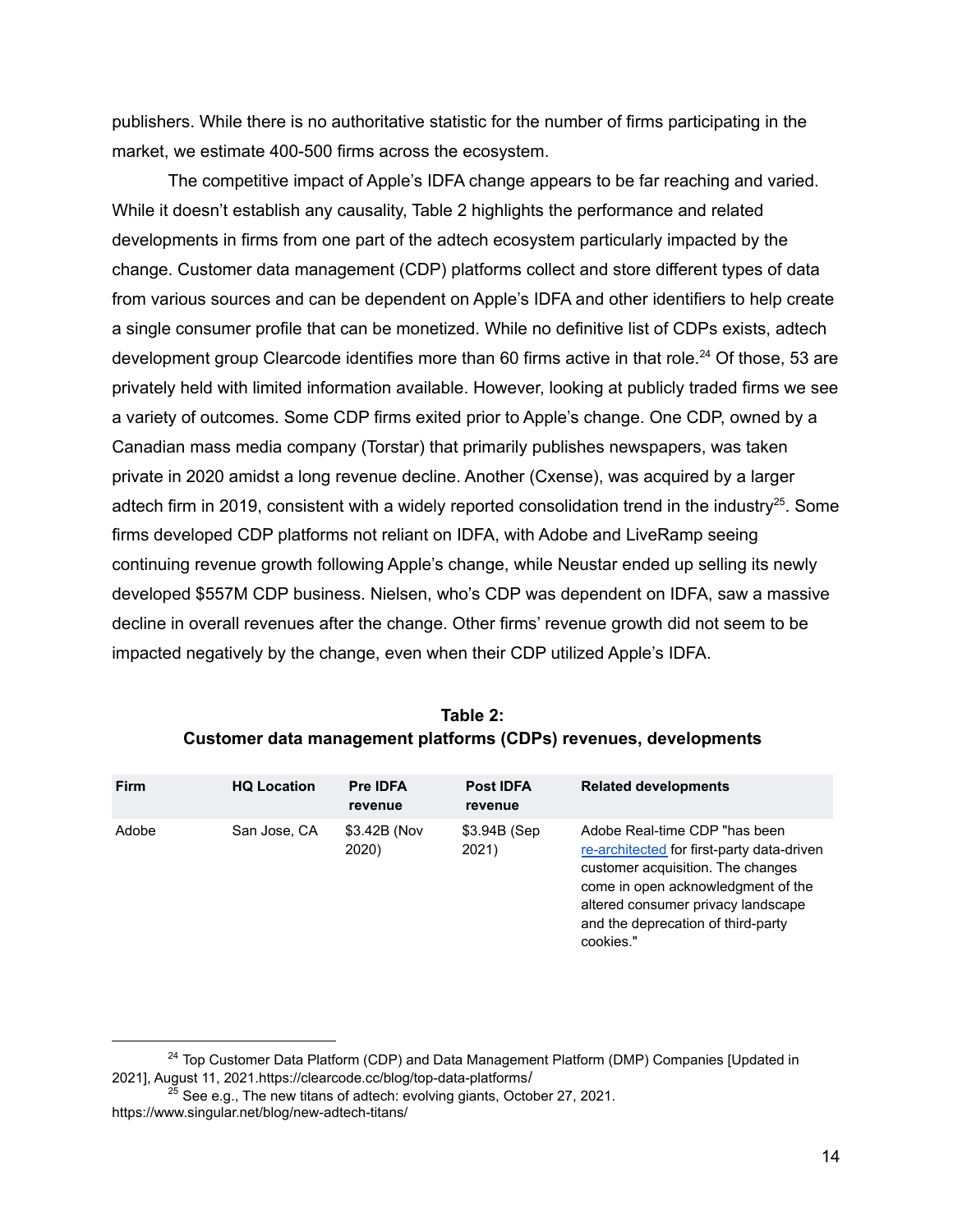| LiveRamp                          | San Francisco,<br>CA        | \$119M (Dec<br>2020)   | \$127M (Sep<br>2021)   | LiveRamp's Global Authenticated<br>Traffic Solution (ATS), which identifies<br>users in real time, enabling targeting<br>without third-party cookies or IDFA, was<br>"adopted by over 450 publishers in Jun<br>2021"                                                                        |
|-----------------------------------|-----------------------------|------------------------|------------------------|---------------------------------------------------------------------------------------------------------------------------------------------------------------------------------------------------------------------------------------------------------------------------------------------|
| Nielsen                           | New York, NY                | \$1.67B (Dec<br>2020)  | \$882M (Sep<br>2021)   | Nielsen Marketing Cloud collects data<br>including Apple IDFA, Google AdID via<br>third-party app SDKs                                                                                                                                                                                      |
| Numberly<br>(1000mercis<br>Group) | Paris, France               | €26.1M (Jun<br>2020)   | €32.4M (Jun<br>2021)   |                                                                                                                                                                                                                                                                                             |
| Oracle                            | Marina del Rey,<br>CA       | \$9.8B (Nov<br>2020)   | \$10.36B (Nov<br>2021) | Oracle Data Cloud Platform uses IDFA,<br>AdID, and third party cookies                                                                                                                                                                                                                      |
| Salesforce                        | San Francisco,<br><b>CA</b> | \$5.42B (Oct<br>2020)  | \$6.86B (Oct<br>2021)  | Audience Studio uses and stores Apple<br>iOS IDFA in event Customers request it<br>to.                                                                                                                                                                                                      |
| Neustar                           | Sterling, VA                |                        | \$557M (Dec<br>2021)   | Neustar's <b>FabrickID</b> (launched Dec<br>2020) "provides secure and persistent<br>cross-media linkages between advertiser<br>audience data and publisher media<br>inventory" without relying on browser<br>cookies or mobile advertising identifiers.<br>Acquired by Transunion in 2021. |
| <b>Torstar Corp</b>               | Toronto, Canada             | \$92.52M (Mar<br>2020) | N/A                    | Declining revenues for more than 5 5<br>years, taken private by NordStar Capital<br>LP in 2020.                                                                                                                                                                                             |
| Cxense                            | Oslo, Norway                | \$8M (Jun 2019)        | N/A                    | Delisted and acquired in 2019 by<br>adtech integrator Piano.io                                                                                                                                                                                                                              |

Another indicator of competitive effects is in performance of Apple's advertising product, Apple Search Ads, which allows advertisers to place ads within App Store search results similar to Google Ads placements displayed in Google Play Store search results. As reported by Singular, prior to the launch of iOS 14.5, mobile advertisers spend was fairly evenly split between the Android (56.16%) and Apple (43.84%) platforms. By late June 2021, spend levels on iOS ads had dropped with Android (70.29%) dramatically outpacing Apple (29.71%) and on an absolute basis, down 26%.<sup>26</sup> The shift could be explained by some app developers now being unable to target as effectively across apps on iOS, thus moving their resources to a competing platform. However, as industry players adjusted post-IDFA policy change, ad spend with Apple Search Ads largely recovered to around 40% as Apple rolled out its own competing advertising network. (Singular, 2021) By the fall of 2021, according to Branch, a company that

 $26$  \$1.5B in ad spend shows iOS 14.5 is driving mobile ad spend to Android, June 23, 2021. https://www.singular.net/blog/ios-ad-spend-dropping/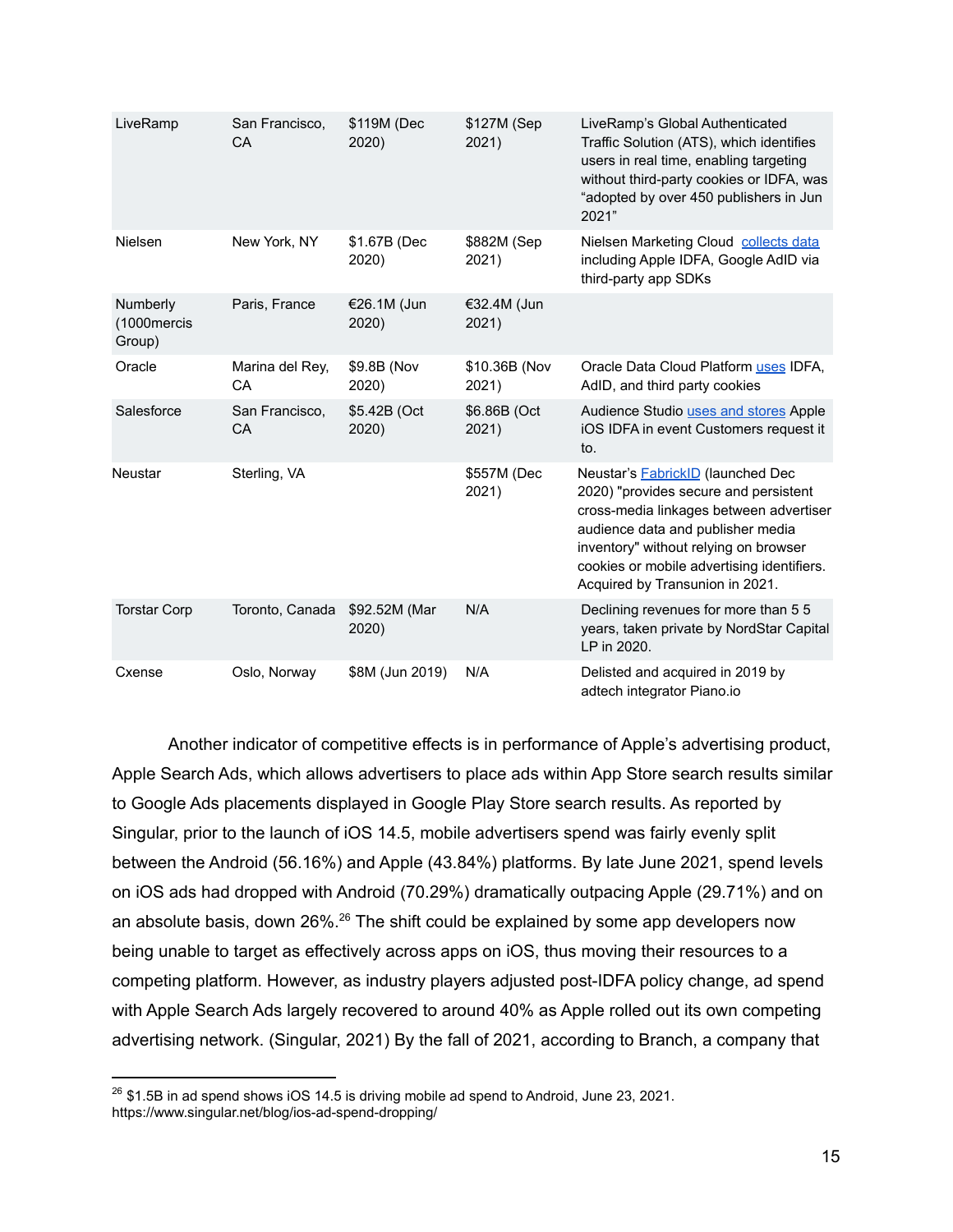measures mobile advertising effectiveness, app installs linked to Apple Search Ads had doubled in volume with about 60% of app installs on the iOS platform attributable to Apple Search Ads.<sup>27</sup>

Looking more generally at industry pricing in Figure 1, the US Bureau of Labor Statistics has produced price indices since 2010 for Internet Publishing and Web Search Portals, which consists of firms primarily engaged in exclusively publishing and/or broadcasting content on the Internet. As shown in Figure 1, Pricing for Display and Other Advertising Sales and Subscription, Content Access and Licensing Sales has remained steady or increased, while pricing of Search and Textual Advertising on these portals (like Google's Play or Apple's App Store) has steadily declined since 2010, indicating an overall competitive market that is beneficial for advertisers. In October 2020, the BLS discontinued discrete tracking of Search and Textual as well as Display Advertising, aggregating them into Advertising Sales (the blue line). It is notable that the Search and Textual Advertising index started to increase in mid 2020. The trend has continued with the aggregated data and coinciding with the launch of Apple's ATT initiative. The upward tick in pricing including Search and Textual Advertising could be, ceteris paribus, indicative of consolidation of pricing power for search-based advertising, although it could alternatively be explained by an American economy experiencing a period of inflation.



#### **Figure 1: Producer Price Index by Industry: Internet Publishing and Web Search Portals (Source: US Bureau of Labor Statistics, 2021)**

 $27$  Apple's privacy changes create windfall for its own advertising business, October 17, 2021. https://www.ft.com/content/074b881f-a931-4986-888e-2ac53e286b9d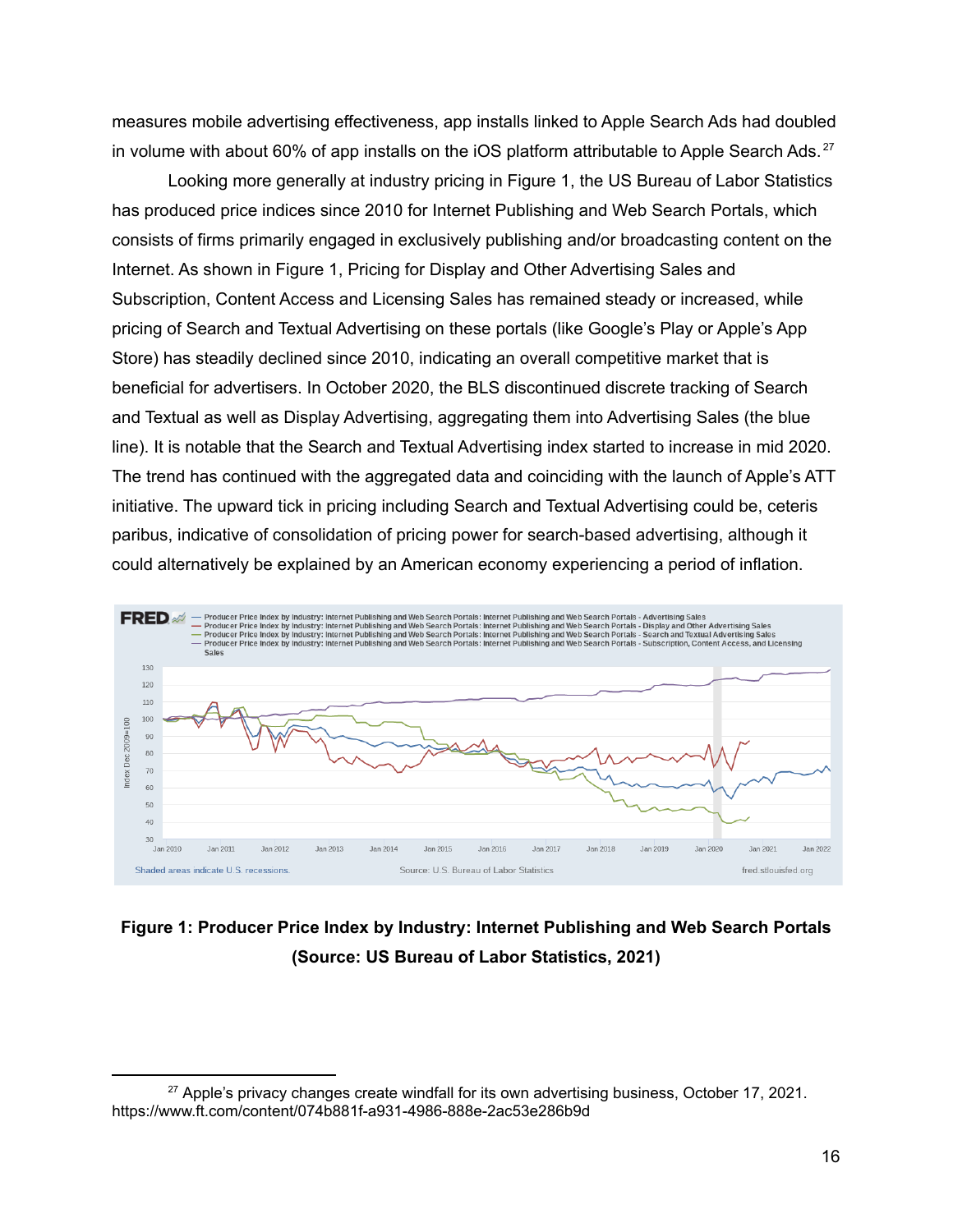#### 3.6 IDFA and market share

The most recent report by the Interactive Advertising Bureau (2020) puts the overall US Internet advertising market at \$139.8 billion, experiencing 12.2% YoY growth. Two other highlights from that report are worth noting. First, mobile Internet ad revenues continue to outpace desktop ad revenues, accounting for 70.3% of the \$139.8 billion market in 2020, growing 13.4% YoY. Second, the top 10 firms continue to account for the largest share (78.1%, \$109.2 billion) of the overall market. While the IAB report looks at overall trends in US Internet advertising, Table 1 provides a broader picture of the much larger global market with firm level digital advertising revenue share data for 2020 from GroupM. We also collected estimates of 3Q 2021 advertising revenues for the top ten firms, from public reports, allowing us to observe any market differences after Apple's policy change in Spring 2021.

Importantly, the overall global market is much bigger, with the top 10 firms accounting for three times as much revenue (\$353.6 billion) as the IAB's survey, and including other segments like traditional television networks that continue to shift content and advertising to online streaming services. The top 10 firms are well known US and Chinese companies, competing

| Digital Advertising Revenue in bn \$USD | 2020  | 2020<br>Market<br>share | 3Q 2021 | 3Q 2021<br>Market<br>share | Share<br>growth |
|-----------------------------------------|-------|-------------------------|---------|----------------------------|-----------------|
| Google                                  | 131.9 | 37.30                   | 53.1    | 40.38                      | 8.25%           |
| Facebook                                | 86.7  | 24.52                   | 28.2    | 21.44                      | $-12.54%$       |
| Alibaba                                 | 28.6  | 8.09                    | 11.7    | 8.88                       | 9.80%           |
| <b>Bytedance</b>                        | 28    | 7.92                    | 14.3    | 10.91                      | 37.78%          |
| Amazon                                  | 20.3  | 5.74                    | 8.1     | 6.15                       | 7.17%           |
| Comcast (PF)                            | 12.8  | 3.62                    | 1.3     | 1.00                       | $-72.42%$       |
| Tencent                                 | 12.6  | 3.56                    | 7.1     | 5.37                       | 50.66%          |
| Disney (PF)                             | 11.2  | 3.17                    | 2.0     | 1.55                       | $-51.05%$       |
| Baidu                                   | 11.2  | 3.17                    | 3.0     | 2.30                       | $-27.50%$       |
| Microsoft (PF)                          | 10.3  | 2.91                    | 2.7     | 2.02                       | $-30.66\%$      |

**Table 1: Global media digital advertising revenues (Based on: GroupM, 2021)**

with each other in multiple segments in addition to adtech. While Google is in a familiar spot and climbing in terms of market share, Apple is not in the top 10 (nor in the top 25). Looking at market concentration, the Herfindahl–Hirschman Index is 2,208 in 2020, rising slightly to 2368 in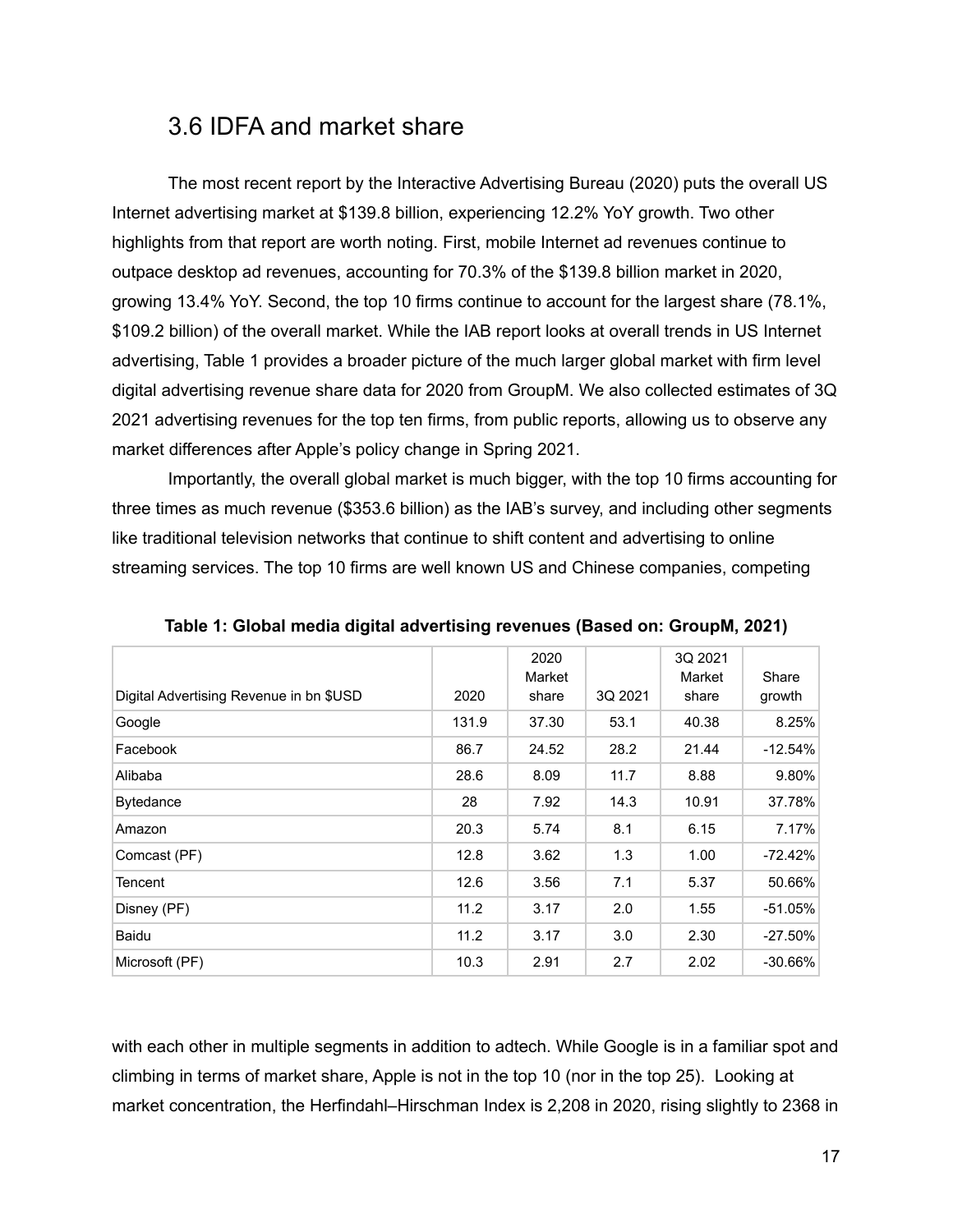3Q 2021, thus indicating an increasingly moderately concentrated market. The upward shift appears influenced by substantial declines in several firms' (Comcast, Disney, Microsoft and Baidu) market shares as well as a smaller decline in Facebook's second largest revenue share, along with concurrent rapid growth in market share of Tencent and Bytedance (Tiktok), and to a lesser extent Alibaba and Google.

What we see in Table 1 is consistent with the public narrative following Apple's policy change. In the first quarterly reports following the change, social media platforms Facebook and Snap immediately blamed Apple's IDFA policy for declines in revenues. Snap reported its third quarter revenue, driven almost exclusively by advertising, up 57%, but quarter to quarter growth slowed. <sup>28</sup> Facebook similarly reported revenues up 35% to \$29.01B, but it missed expectations due to a slowdown in the growth of their ad revenues.<sup>29</sup> By the following quarter, these competitors' fortunes diverged, again illustrating varied competitive effects. In the most recent reporting Facebook reported continuing losses down \$10B in advertising revenues, while Snap revenues rebounded with the firm reporting "first party measurement solutions are now enabled for advertisers that represent more than 75% of our Direct Response revenue." Additional industry sectors, e.g., mobile gaming, reported similar declines with iOS gaming in-app purchase revenues (attributable to ads) declining 35% since June 2021. $^{30}$ 

Apple's revenues are benefitting with the IDFA change. While Apple doesn't break out advertising from overall services revenue, the share of revenues for services grew from 14.14% to 21.93% in fiscal year 2021, with its strongest growth ever recorded between the first and second quarter (33%).<sup>31</sup> In its most recent quarter, Apple reached an all-time revenue record of \$19.5 billion, up 24%, with all-time records for...advertising..." among other services.<sup>32</sup> The relatively lower cost of providing services is exhibited in Apple's profit growth, where "services have experienced a notable increase in gross margins from an already high base of 55% in 2017 to 70% in 2021, and now stand at double the size of gross margins earned on Devices." (UK CMA, 2021 pgs 77-78) Within services revenues, the UK Competition and Markets Authority reports that, "at the global level the App Store is the largest contributor to services

- <sup>29</sup> Facebook Posts Slower Sales Growth With Apple Privacy Policy, October 25, 2021. https://www.wsj.com/articles/facebook-expected-to-post-slower-sales-growth-with-apple-privacy-policy-11635154200 ?mod=djemMoneyBeat\_us
	- <sup>30</sup> The state of gaming app marketing, February 2022.
- https://www.appsflyer.com/infograms/gaming-app-marketing/

<sup>&</sup>lt;sup>28</sup> Snap Inc. Announces Third Quarter 2021 Financial Results, October 10, 2021. https://investor.snap.com/news/news-details/2021/Snap-Inc.-Announces-Third-Quarter-2021-Financial-Results/defaul t.aspx

<sup>31</sup> Apple Reports Fourth Quarter Results, October, 28, 2021.

https://www.apple.com/newsroom/2021/10/apple-reports-fourth-quarter-results/

<sup>32</sup> Apple (AAPL) Q1 2022 Earnings Call Transcript, January 28, 2022.

https://www.fool.com/earnings/call-transcripts/2022/01/28/apple-aapl-q1-2022-earnings-call-transcript/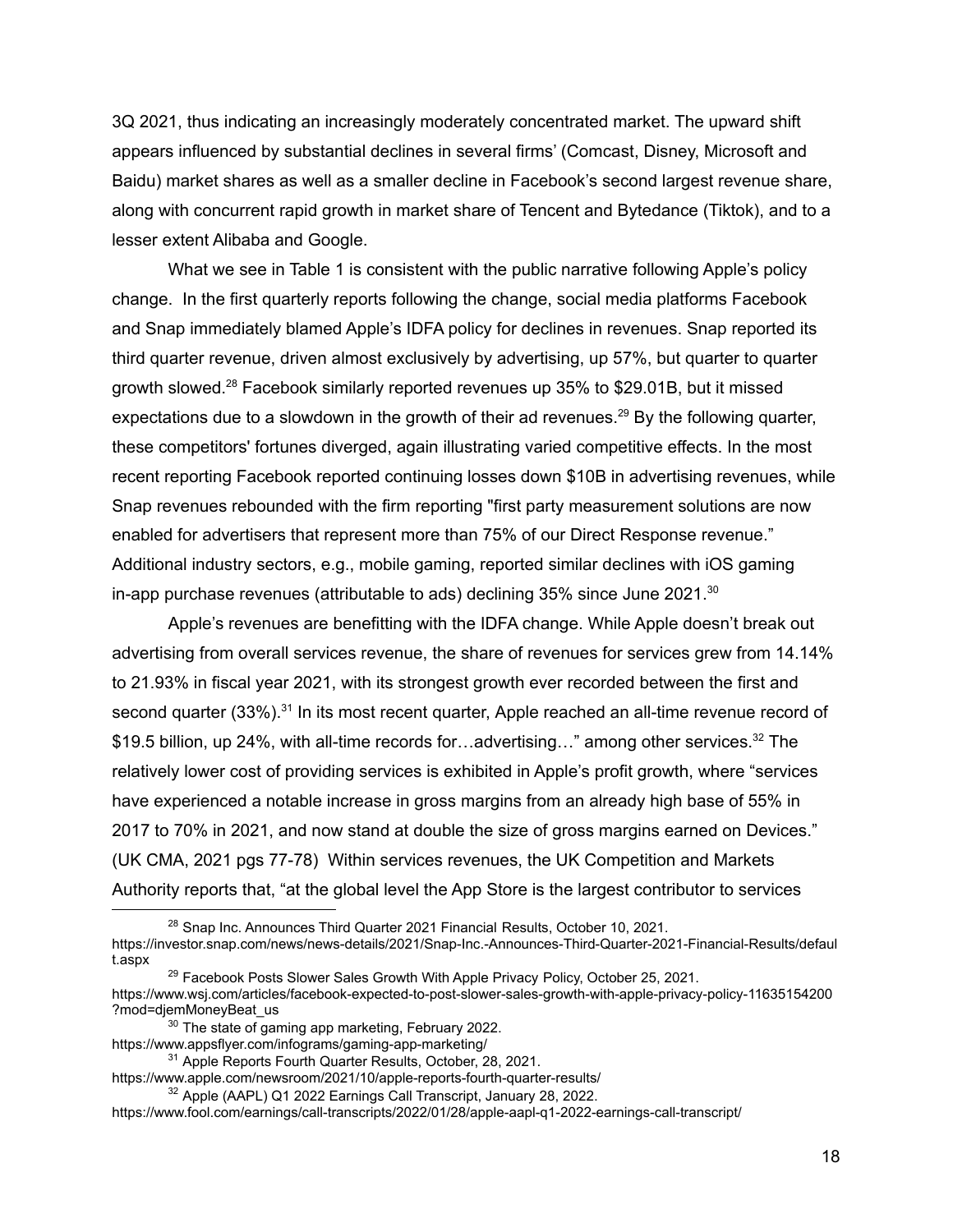revenue (at [20-40]%) followed by Advertising (Third Party Licensing Arrangements) (at [20-40]%) in 2020. Digital Content and Other represent [0-20]% and [20-40]% respectively." As the privacy-protective platform, Apple is tight-lipped about income from advertising, but applying those ranges we estimate Apple's advertising revenues to be between \$2.9 and \$5.8 in the 3Q 2021. $33$  Such a figure would place them in the lower half of global media revenues in Table 1. Within Table 1, perhaps Apple's chief competitor is Google. Google retains the benefits of its "on by default" cross app tracking identifier, its in house adtech services, and of course its search capability, which together gives them direct insight to consumer demands as well as the ability to place targeted ads in front of users. Competition from Apple doesn't appear to matter much. Google reported \$53.13B in advertising revenues in the third quarter, a 43% increase since 2020, that vastly exceeded expectations.<sup>34</sup> Google's continued advertising success actually benefits Apple. The largest component of Apple's licensing revenue is Apple's agreement with Google in which Google pays a share of search advertising revenues to Apple in return for Google Search being the default search engine on Safari." (UK CMA, 2021 pgs 77-78)

In sum, the competitive effects of Apple's IDFA policy change are more clear. In the complex adtech space many firms relying on the IDFA for building customer profiles, targeting, etc., are feeling its impact. Some exited prior to the change, others maintained revenue growth by innovating around the need for the IDFA identifier, while others did nothing and saw their revenue decline and in some cases grow. At a structural level, Apple doesn't appear to be a factor in a moderately concentrated market at first glance. The rapid growth in advertising revenues by primarily Chinese platforms is certainly influencing the market and possibly drowning out the effects of the IDFA policy change. Predominant publishing platforms (e.g., Facebook) are ostensibly losing advertising market share because of the IDFA change. Since the policy change Apple's revenue, dominated by services including advertising, is growing at its highest levels. Search based advertising pricing industry wide is also increasing, potentially indicative of the influence that a policy change to a platform with over a billion users can have. Overall, there appears to be a direct relationship between Apple's user privacy enhancing data enclosure effort and it's own economic advantage, positioning it to compete with the other largest firms influencing the global digital advertising market.

<sup>&</sup>lt;sup>33</sup> This is consistent with other estimates, see Apple's Advertising Business Is Bigger Than You Think. It Could Get Bigger Still, August 3, 2021.

https://www.barrons.com/articles/apples-advertising-business-is-bigger-than-you-think-it-could-get-bigger-stil l-51628004419

<sup>&</sup>lt;sup>34</sup> Alphabet Announces Third Quarter 2021 Results, October 26, 2021. https://abc.xyz/investor/static/pdf/2021Q3\_alphabet\_earnings\_release.pdf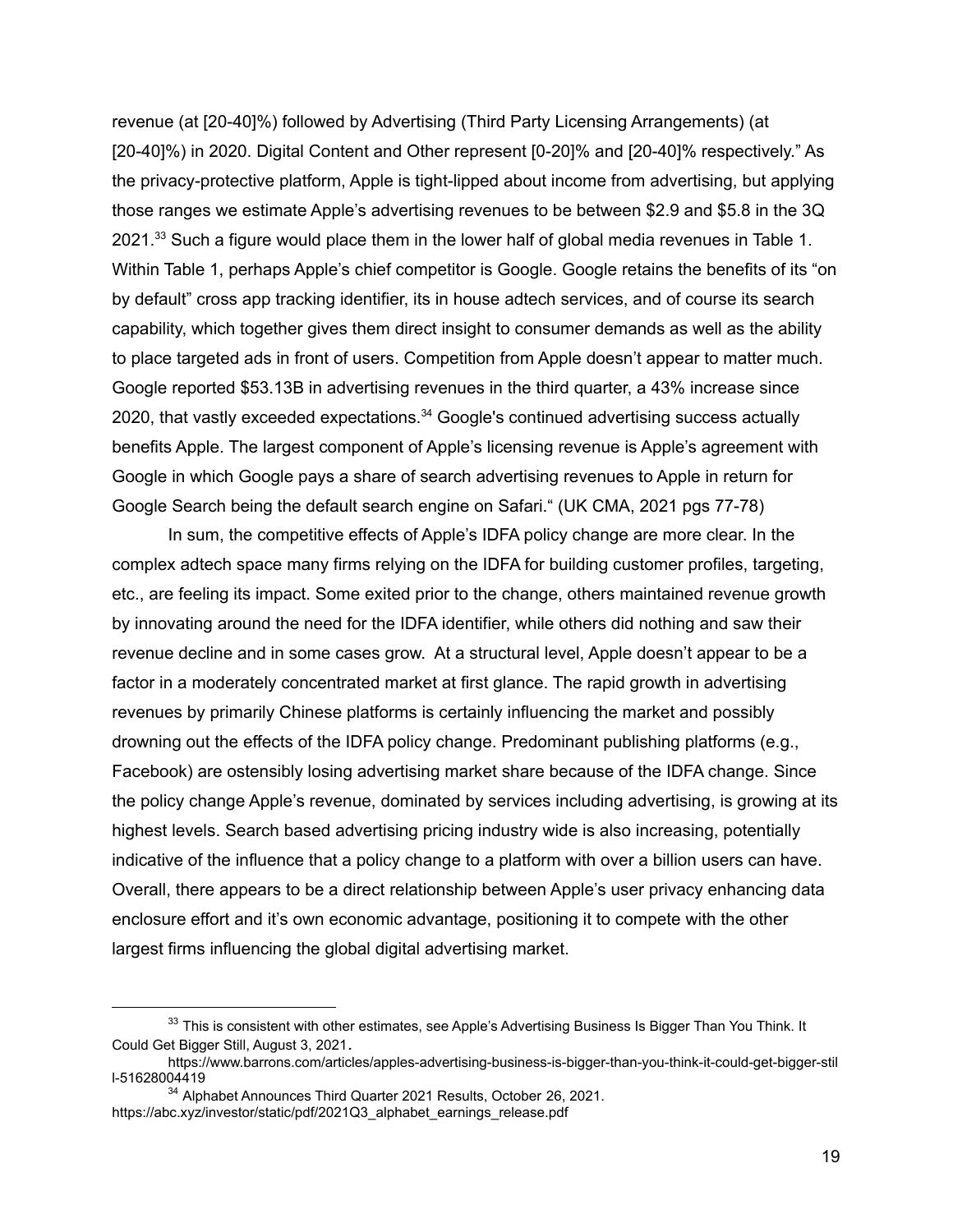## 4. Conclusion

This paper identified a new phenomenon in the platform economy: data enclosure. We argue that analysis of data enclosure illuminates the raging debate about the relationship between platforms, the market economy, privacy, and competition policy. Users interacting with online infrastructures co-generate data that feeds matching algorithms in multi-sided markets. A combination of public demands for better privacy and platforms' push for competitive advantage is leading some major firms to limit the sharing of this data with competing platforms. Some form of data exclusivity is required for privacy protection, and in this case we see the market responding to the need. But data enclosure also asserts a form of exclusive ownership of the data, raising questions about the ability of this evolving new property rights structure to alter market shares, or to reinforce or undermine the dominance of the largest platforms.

The paper described two instances of data enclosure: 1) the encryption of DNS query data; and 2) Apple's and Google's enclosure of mobile identifiers used in digital advertising. We related these exclusion mechanisms to the firms' competitive strategy. Our empirical exploration found that DoH, apparently a more disruptive form of data enclosure, has had little impact on industry shares so far, primarily because it was embraced by a small-share, declining actor. Still, it is early days in terms of general adoption, with DoH registering around 6% of DNS queries by one rough estimate. Even so, the growing use of DoH and other encrypted DNS protocols does indicate a market-driven response to privacy-enhancement. We found that in adtech, the shift in the default from opt-out permission to opt-in permission had both strong privacy effects and major effects on the distribution of revenues in the industry. Here again, however, the changes are recent and the situation remains unsettled. Our preliminary work admittedly just scratches the surface by the standards of current empirical or modeling economic research, but it suggests that the ongoing impact of adtech-related data enclosure should be monitored closely for its competitive effects, and the conceptual framework we have developed for understanding the role of stronger exclusivity over platform data will be useful in that effort.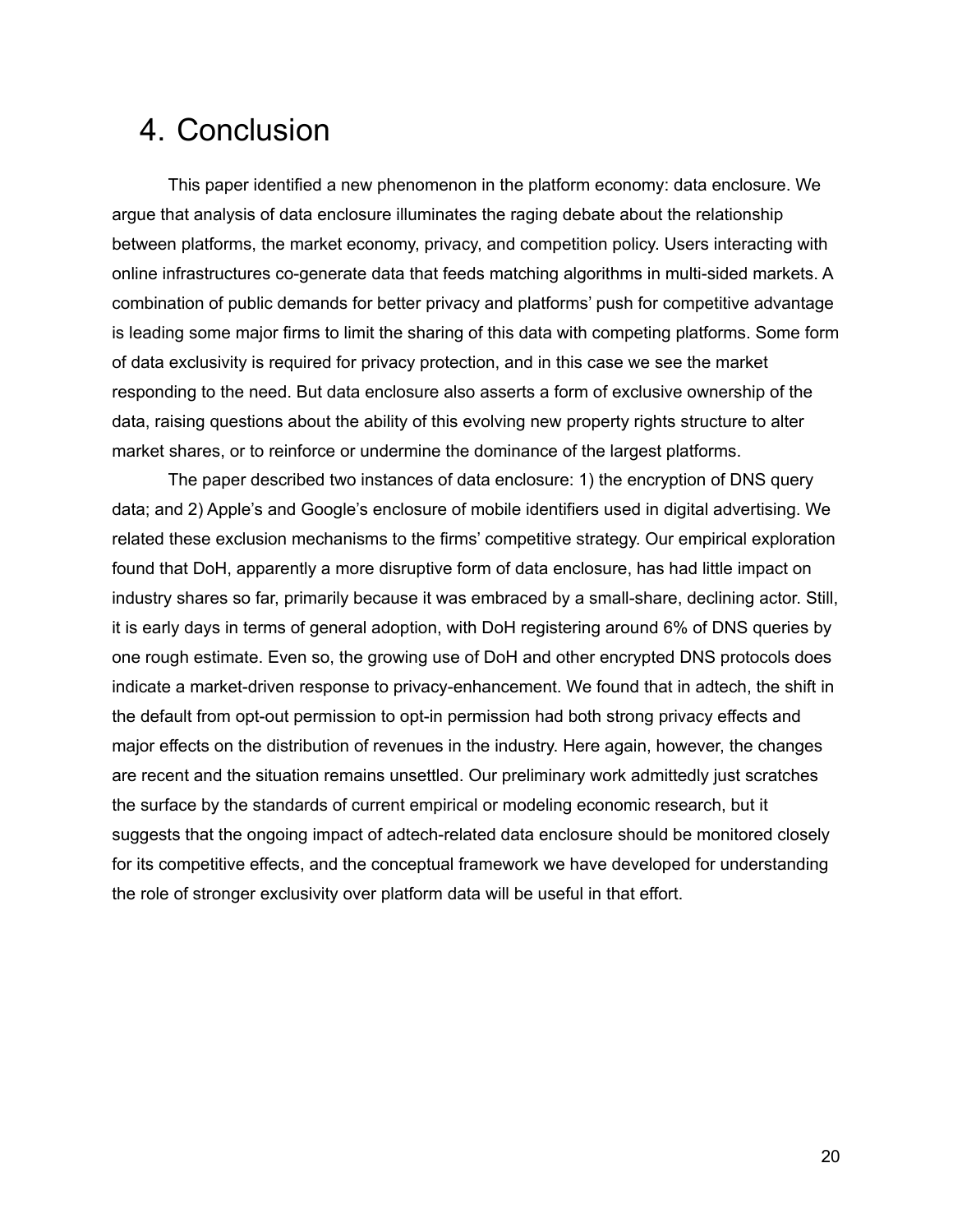## **References**

Alchian, A. (1965). Some Economics of Property Rights. *Il Politico*, *30*(4), 816–829. <https://www.jstor.org/stable/43206327>

Argenziano, R., & Bonatti, A. (2020). *Information Revelation and Privacy Protection* (No. DP15203). https://papers.ssrn.com/sol3/papers.cfm?abstract\_id=3688155

Arrieta-Ibarra, I., Goff, L., Jiménez-Hernández, D., Lanier, J., & Weyl, E. G. (2018). Should We Treat Data as Labor? Moving beyond "Free." *AEA Papers and Proceedings*, *108*, 38–42.

Barzel, Y. (1997). *Economic analysis of property rights*. Cambridge University Press.

Benthall, S., and Goldenfein, J. (2021) Artificial Intelligence and the Purpose of Social Systems. Proceedings of the 2021 AAAI/ACM Conference on AI Ethics and Society (AIES'21).

Bergemann, D., & Bonatti, A. (2022). *Data, Competition, and Digital Platforms*. https://conference.nber.org/conf\_papers/f161630.pdf

Böttger, T., Cuadrado, F., Antichi, G., Fernandes, E.L., Tyson, G., Castro, I. and Uhlig, S. (2019). An Empirical Study of the Cost of DNS-over-HTTPS. In IMC '19: ACM Internet Measurement Conference, October 21–23, 2019, Amsterdam, Netherlands. ACM, New York, NY, USA, 7 pages. <https://www.dit.upm.es/~fcuadrado/publication/imc-19-doh/imc-19-doh.pdf>

Bradshaw, S., & DeNardis, L. (2018). The politicization of the Internet's Domain Name System: Implications for Internet security, universality, and freedom. *New Media & Society*, *20*(1), 332–350. <https://doi.org/10.1177/1461444816662932>

Chhabra, R., Murley, P., Kumar, D., Bailey, M. and Wang, G. (2021). Measuring DNS-over-HTTPS Performance Around the World. In Internet Measurement Conference (IMC '21), November 2–4, 2021, Virtual Event. ACM, New York, NY, USA, 15 pages. <https://www.dit.upm.es/~fcuadrado/publication/imc-19-doh/imc-19-doh.pdf>

Cohen, J. E. (2017). Law for the Platform Economy. *UC Davis Law Review*, *51*(1), 133–204.

Demsetz, H. (1974). Toward a theory of property rights. In Classic papers in natural resource economics (pp. 163-177). Palgrave Macmillan, London.

Economides, N., & Lianos, I. (2020). Antitrust and Restrictions on Privacy in the Digital Economy. *Concurrences*, *3*(94275). https://papers.ssrn.com/sol3/papers.cfm?abstract\_id=3834478

Evans, D. S., & Schmalensee, R. (2016). *Matchmakers: The new economics of multisided platforms*. Harvard Business Review Press.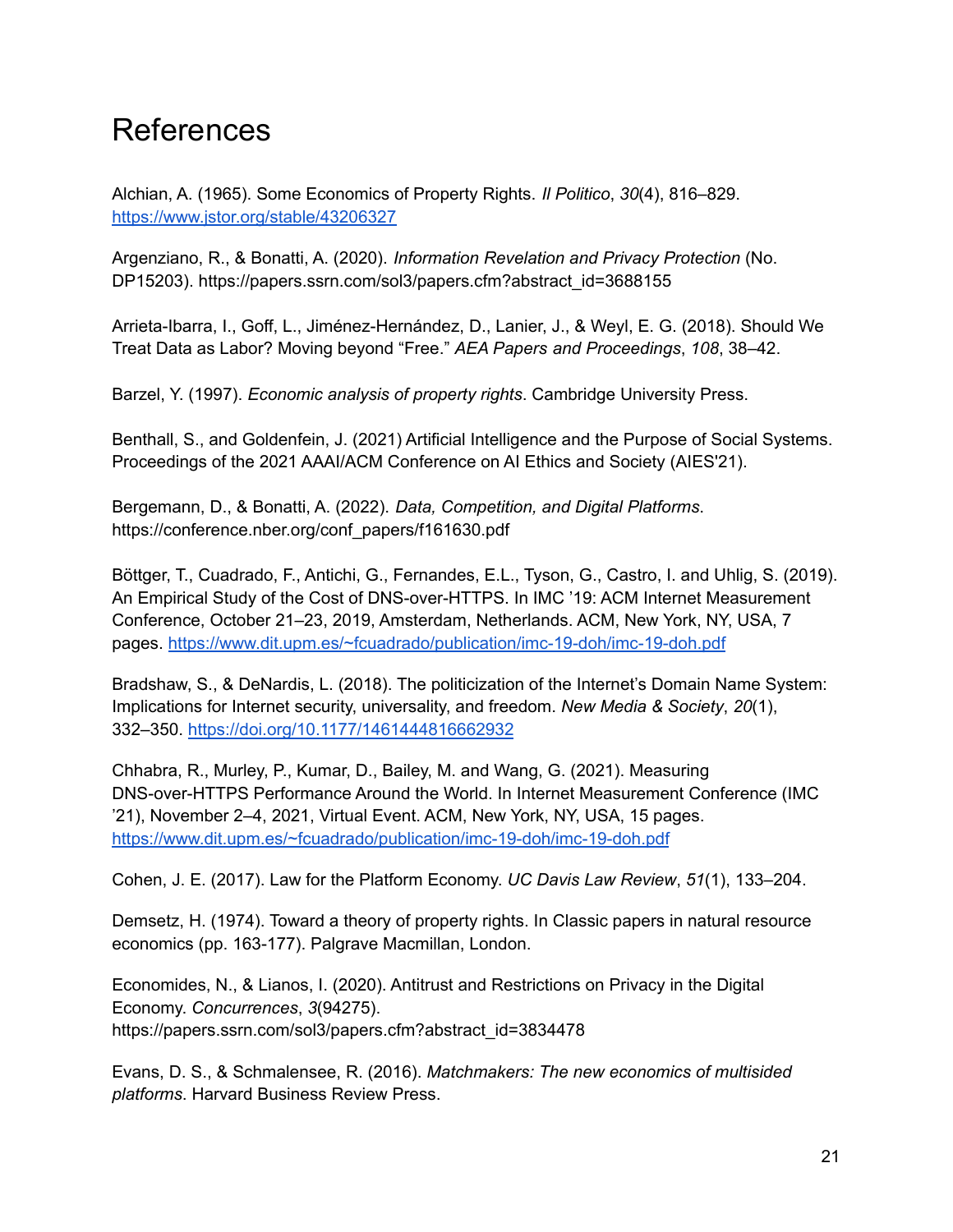Kuerbis, B. & Mueller, M. (2021). *Making Data Private - and Excludable: A New Approach to Understanding the Role of Encryption in the Digital Political Economy.* Presented online at 2021 Privacy Law Scholars Conference. <https://privacyscholars.org/plsc-2021/>

Kuerbis, B., Panday, J., & Mueller, M. (2020). *Exploring the Privacy Trade-Offs and Industry Impacts of DNS Over HTTPS*. Presented online at 2020 Telecommunications Policy Research Conference. [https://papers.ssrn.com/abstract=37497](https://papers.ssrn.com/abstract=3749741).

Laudon, K. C. (1996). Markets and privacy. *Communications of the ACM*, *39*(9), 92–104. <https://doi.org/10.1145/234215.234476>

García, S. Hynek, K; Vekshindmitrii, D., & Wasicek, A. 2021. Large Scale Measurement on the Adoption of Encrypted DNS. <https://arxiv.org/pdf/2107.04436.pdf>

GroupM. (2021). *The Global 2021 Mid-Year Advertising Forecast*. [https://d2ksis2z2ke2jq.cloudfront.net/uploads/2021/06/groupmglobaladforecast\\_June2021.pdf](https://d2ksis2z2ke2jq.cloudfront.net/uploads/2021/06/groupmglobaladforecast_June2021.pdf)

Huston, G. (2021). *ICANN DNS Resolver Symposium – The Session Had Several Interesting Presentations That I Would Like to Comment On*. Circle ID. <https://circleid.com/posts/20211222-icann-dns-resolver-symposium>

Interactive Advertising Bureau. (2021). *Internet Advertising Revenue Report*. <https://www.iab.comwww.pwc.com/e&m>

Jones, C. I., & Tonetti, C. (2020). Nonrivalry and the Economics of Data. *American Economic Review*, *110*(9), 2819–2858. <https://doi.org/10.1257/aer.20191330>

Mingay, G.E. (1997). Parliamentary Enclosure in England: An Introduction to its Causes, Incidence and Impact, 1750-1850 (1st ed.). Routledge. <https://doi.org/10.4324/9781315842929>

OECD. (2021). *Methodologies to measure market competition, OECD Competition Committee Issues Paper*. <https://www.oecd.org/daf/competition/methodologies-to-measure-market->

Ohlhausen, M. K., & Okuliar, A. P. (2015). Competition, consumer protection, and the right [approach] to privacy. *Antitrust Law Journal*, *80*(121).

Ostrom, E. (1990). *Governing the commons: The evolution of institutions for collective action*. Cambridge University Press.

Ostrom, E., Gardner, R., Walker, J., Walker, J. M., & Walker, J. (1994). *Rules, games, and common-pool resources*. University of Michigan Press.

Parker, G. G., Van Alstyne, M. W., & Choudary, S. P. (2016). *Platform revolution: How networked markets are transforming the economy and how to make them work for you*. WW Norton & Company.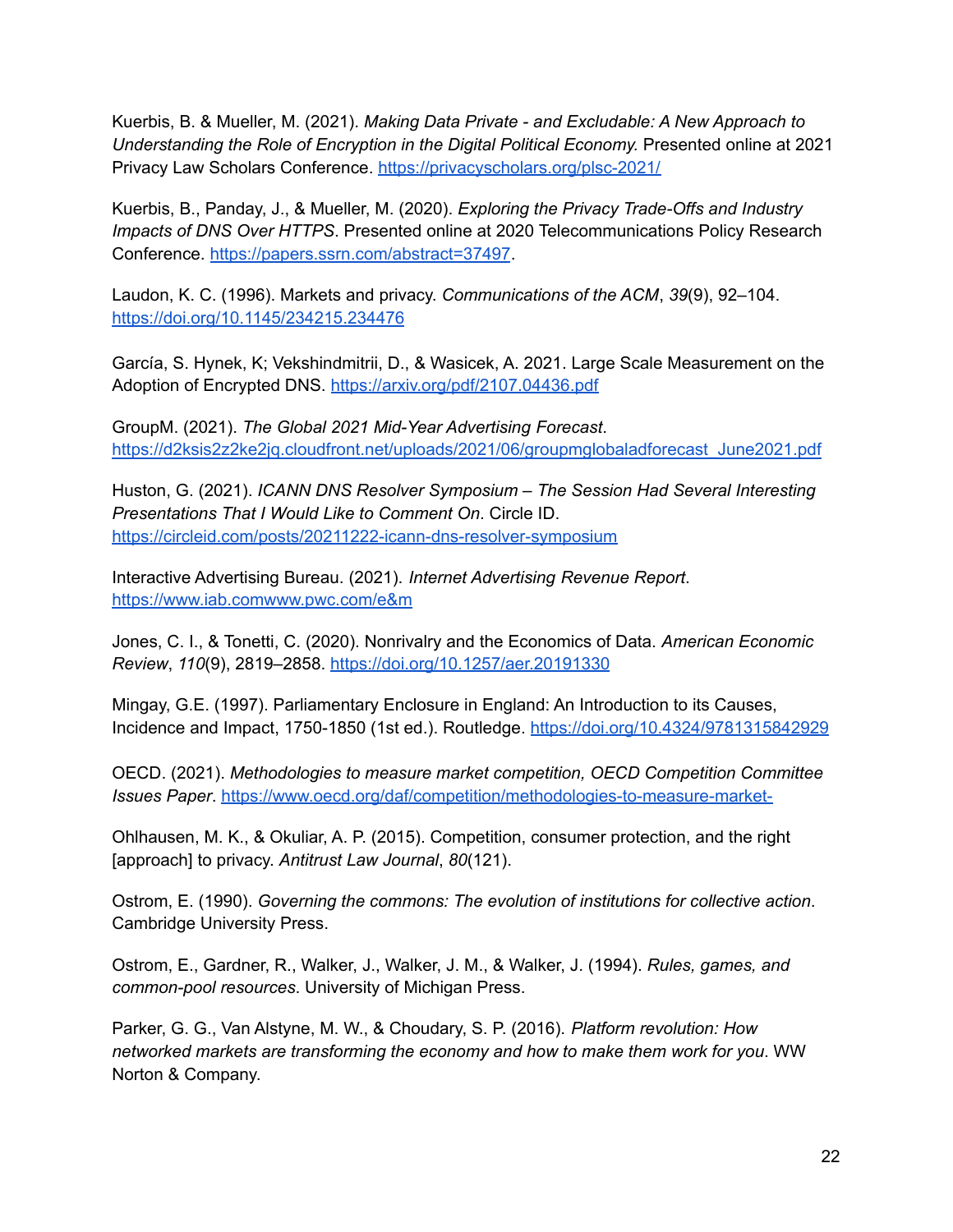Pistor, K. (2020). Rule by Data: The End of Markets? *Law and Contemporary Problems*, *83*(101), 101–124. <https://perma.cc/H6WA-UXJY>

Rochet, J. C., & Tirole, J. (2006). Two‐sided markets: a progress report. *The RAND journal of economics*, *37*(3), 645-667

Saha, A. (2021, March 12) "Oblivious DoH: Enhanced DNS Privacy," KeySight blog, [https://blogs.keysight.com/blogs/tech/nwvs.entry.html/2021/03/11/oblivious\\_doh\\_enha-bMt1.html](https://blogs.keysight.com/blogs/tech/nwvs.entry.html/2021/03/11/oblivious_doh_enha-bMt1.html)

Samuelson, P. A. (1954). The pure theory of public expenditure. *The review of economics and statistics*, *36*(4), 387-389.

SearchAdsHQ. (2021). *Apple Search Ads Benchmarks Report Q1-Q2 2021*. 2021. Retrieved December 23, 2021, from <https://searchadshq.com/apple-search-ads-benchmarks-2021/>

Shy, O., & Stenbacka, R. (2016). Customer Privacy and Competition. *Journal of Economics and Management Strategy*, *25*(3), 539–562. https://doi.org/10.1111/JEMS.12157

Singular. (2022). *6th Annual ROI Index: Top Media Sources*.

Spiekermann, S., Böhme, R., Acquisti, A., & Hui, K. L. (2015). Personal data markets. *Electronic Markets*, *25*(2), 91–93. <https://doi.org/10.1007/S12525-015-0190-1>

Statcounter Global Stats. (2022). *Mobile iOS Version Market Share Worldwide*. Retrieved February 3, 2022, from https/gs.statcounter.com/ios-version-market-share/mobile/worldwide/#monthly-201801-202104

Statista. (2021). *Mobile Apple iOS version share worldwide 2018-2021*. <https://www.statista.com/statistics/1118925/mobile-apple-ios-version-share-worldwide/>

UK Competition and Markets Authority. (2021) Mobile ecosystems market study interim report. <https://www.gov.uk/government/publications/mobile-ecosystems-market-study-interim-report>

US Bureau of Labor Statistics. (2021). *Producer Price Index for Internet Publishing and Web Search Portals — NAICS 519130*.

[https://www.bls.gov/ppi/factsheets/producer-price-index-for-internet-publishing-and-web-search](https://www.bls.gov/ppi/factsheets/producer-price-index-for-internet-publishing-and-web-search-portals-naics-519130.htm)[portals-naics-519130.htm](https://www.bls.gov/ppi/factsheets/producer-price-index-for-internet-publishing-and-web-search-portals-naics-519130.htm)

Verma, T., Singanamalla, S. (2020, December 8), "Improving DNS Privacy with Oblivious DoH in 1.1.1.1. The Cloudflare Blog, <https://blog.cloudflare.com/oblivious-dns/>

Viljoen, S. (2020). Data as Property? On the problems of propertarian and dignitarian approaches to data governance. Phenomenal World. <https://www.phenomenalworld.org/analysis/data-as-property/>

Wordie, J. R. (1983). The Chronology of English Enclosure, 1500-1914. *The Economic History Review*, *36*(4), 483–505. <https://doi.org/10.2307/2597236>